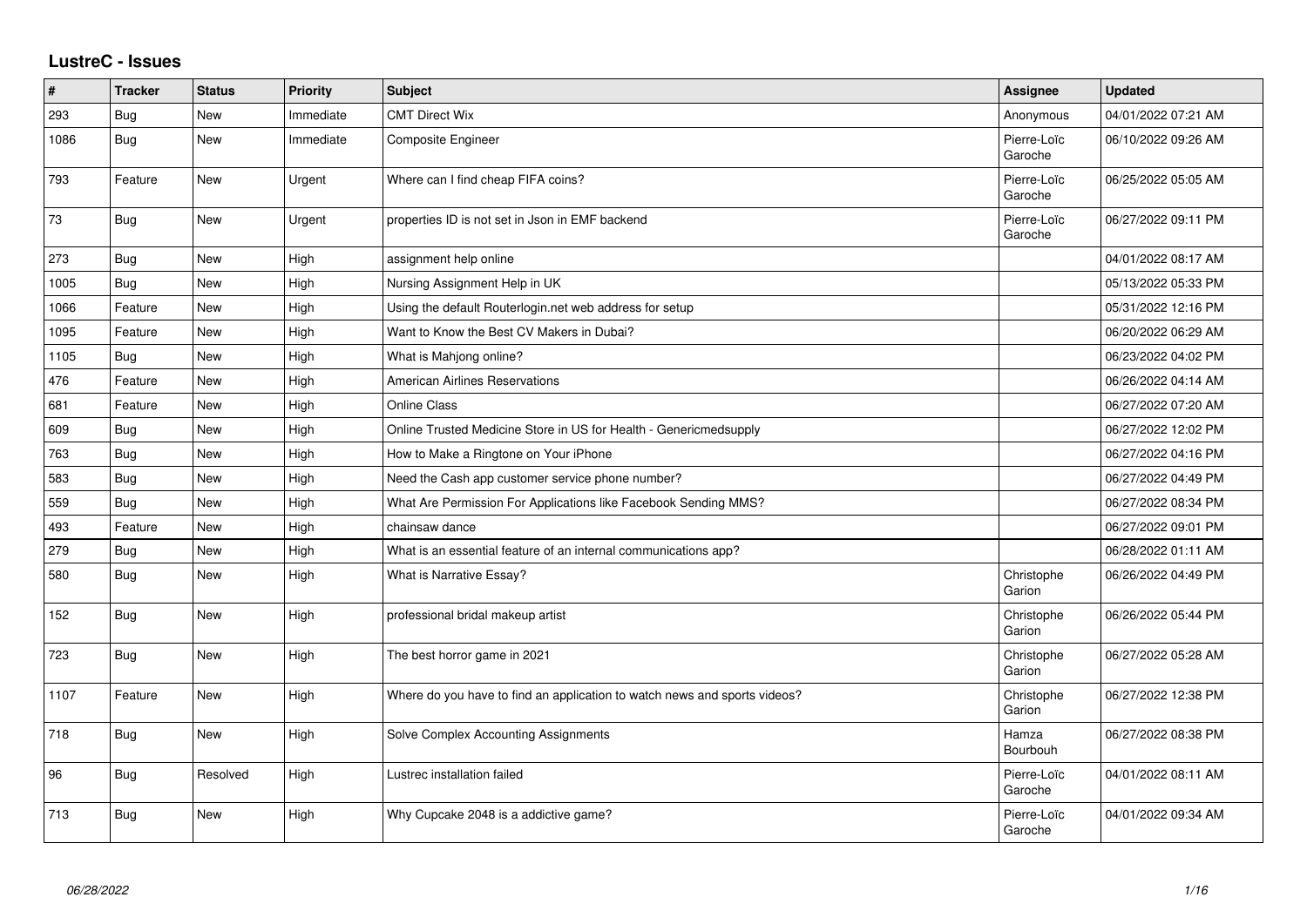| $\pmb{\#}$ | <b>Tracker</b> | <b>Status</b> | <b>Priority</b> | <b>Subject</b>                                        | <b>Assignee</b>        | <b>Updated</b>      |
|------------|----------------|---------------|-----------------|-------------------------------------------------------|------------------------|---------------------|
| 931        | Feature        | New           | High            | Situs Judi Slot Online apel888                        | Pierre-Loïc<br>Garoche | 06/26/2022 01:07 AM |
| 578        | Feature        | New           | High            | Derrick Gore                                          | Pierre-Loïc<br>Garoche | 06/26/2022 08:32 AM |
| 216        | Feature        | <b>New</b>    | High            | Barry Keoghan                                         | Pierre-Loïc<br>Garoche | 06/27/2022 03:26 PM |
| 92         | Bug            | New           | High            | expression should have been normalized in EMF backend | Pierre-Loïc<br>Garoche | 06/27/2022 11:11 PM |
| 803        | Feature        | <b>New</b>    | High            | Ketamine Online Store                                 | Pierre-Loïc<br>Garoche | 06/27/2022 11:48 PM |
| 775        | Bug            | New           | Normal          | cash app                                              |                        | 02/14/2022 08:20 AM |
| 885        | <b>Bug</b>     | New           | Normal          | How to Install the Tele Latino App For Android        |                        | 03/28/2022 04:10 AM |
| 357        | <b>Bug</b>     | New           | Normal          | Furniture Assembly Services in Baltimore MD           |                        | 04/01/2022 07:12 AM |
| 369        | <b>Bug</b>     | New           | Normal          | Furniture Assembly Services in Arlington County VA    |                        | 04/01/2022 07:12 AM |
| 368        | <b>Bug</b>     | New           | Normal          | Moving Services in Arlington County VA                |                        | 04/01/2022 07:12 AM |
| 367        | <b>Bug</b>     | New           | Normal          | Junk Removal Services in Washington DC                |                        | 04/01/2022 07:12 AM |
| 366        | <b>Bug</b>     | New           | Normal          | Auto Transport Services in Washington DC              |                        | 04/01/2022 07:12 AM |
| 365        | <b>Bug</b>     | New           | Normal          | Local Moving Services in Washington DC                |                        | 04/01/2022 07:12 AM |
| 364        | Bug            | New           | Normal          | Office Moving Services in Washington DC               |                        | 04/01/2022 07:13 AM |
| 363        | <b>Bug</b>     | New           | Normal          | Furniture Assembly Services in Washington DC          |                        | 04/01/2022 07:13 AM |
| 362        | <b>Bug</b>     | New           | Normal          | Moving Services in Washington DC                      |                        | 04/01/2022 07:13 AM |
| 361        | Bug            | New           | Normal          | Junk Removal Services in Baltimore MD                 |                        | 04/01/2022 07:13 AM |
| 360        | <b>Bug</b>     | New           | Normal          | Auto Transport Services in Baltimore MD               |                        | 04/01/2022 07:13 AM |
| 371        | <b>Bug</b>     | New           | Normal          | Local Moving Services in Arlington County VA          |                        | 04/01/2022 07:13 AM |
| 358        | <b>Bug</b>     | New           | Normal          | Office Moving Services in Baltimore MD                |                        | 04/01/2022 07:13 AM |
| 356        | Bug            | <b>New</b>    | Normal          | Moving Services in Baltimore MD                       |                        | 04/01/2022 07:13 AM |
| 355        | <b>Bug</b>     | New           | Normal          | Upholstery Cleaning Services in Chesapeake VA         |                        | 04/01/2022 07:14 AM |
| 354        | <b>Bug</b>     | New           | Normal          | Car Upholstery Cleaning Services in Chesapeake VA     |                        | 04/01/2022 07:14 AM |
| 353        | Bug            | New           | Normal          | Rug Cleaning Services in Chesapeake VA                |                        | 04/01/2022 07:14 AM |
| 351        | <b>Bug</b>     | New           | Normal          | Emergency Cleaning Services in Chesapeake VA          |                        | 04/01/2022 07:14 AM |
| 350        | <b>Bug</b>     | <b>New</b>    | Normal          | Emergency Cleaning Services in Chesapeake VA          |                        | 04/01/2022 07:14 AM |
| 349        | Bug            | New           | Normal          | Steam Cleaning Services in Chesapeake VA              |                        | 04/01/2022 07:14 AM |
| 346        | Bug            | New           | Normal          | Water Extraction Services in Chesapeake VA            |                        | 04/01/2022 07:15 AM |
| 399        | Bug            | New           | Normal          | Furniture Assembly Services in Potomac MD             |                        | 04/01/2022 07:15 AM |
| 359        | <b>Bug</b>     | New           | Normal          | Local Moving Services in Baltimore MD                 |                        | 04/01/2022 07:15 AM |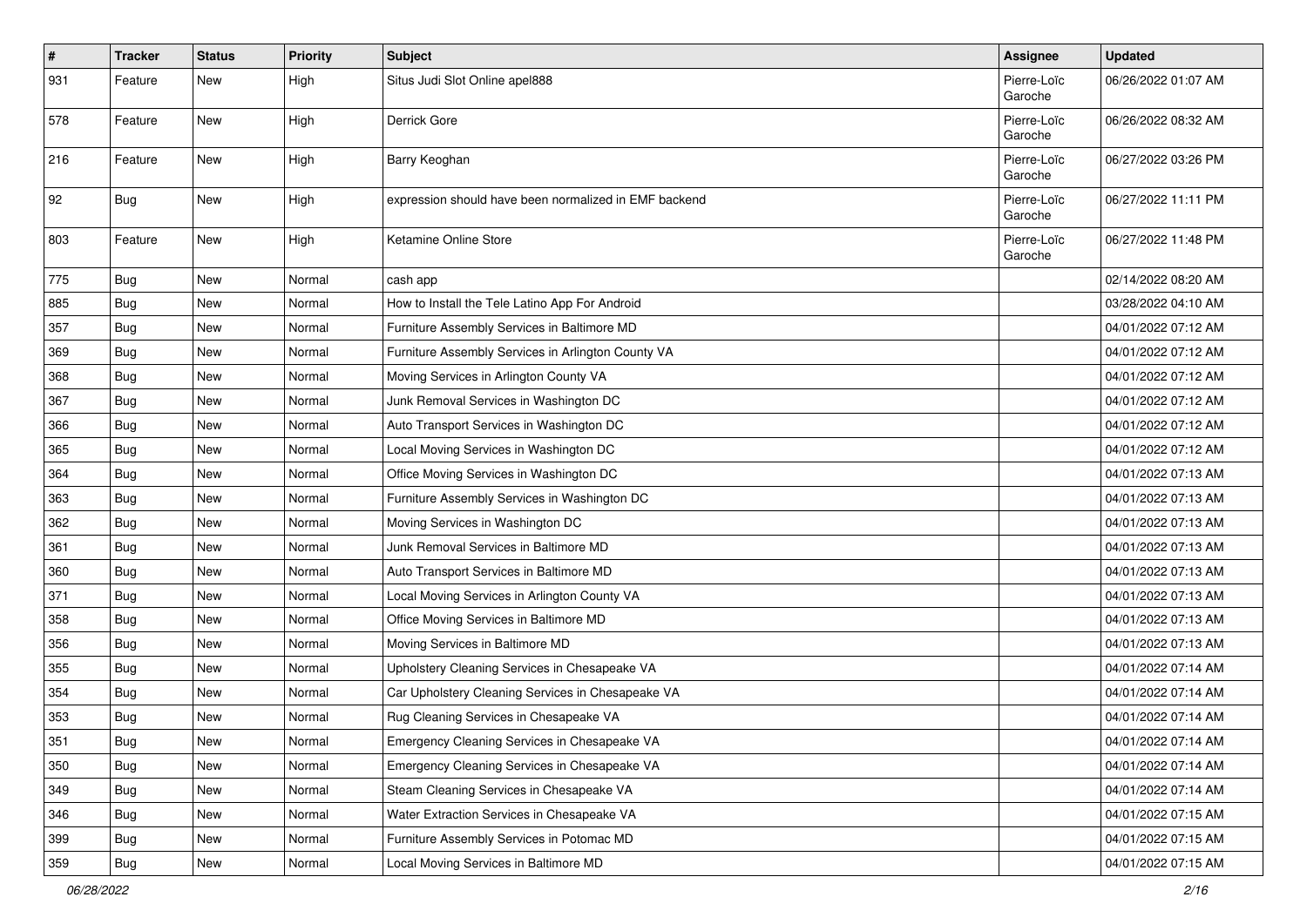| $\pmb{\#}$ | <b>Tracker</b> | <b>Status</b> | <b>Priority</b> | Subject                                        | <b>Assignee</b> | <b>Updated</b>      |
|------------|----------------|---------------|-----------------|------------------------------------------------|-----------------|---------------------|
| 385        | Bug            | New           | Normal          | Junk Removal Services in McLean VA             |                 | 04/01/2022 07:15 AM |
| 397        | <b>Bug</b>     | New           | Normal          | Junk Removal Services in Annapolis MD          |                 | 04/01/2022 07:15 AM |
| 396        | <b>Bug</b>     | New           | Normal          | Auto Transport Services in Annapolis MD        |                 | 04/01/2022 07:15 AM |
| 395        | Bug            | New           | Normal          | Local Moving Services in Annapolis MD          |                 | 04/01/2022 07:15 AM |
| 394        | Bug            | <b>New</b>    | Normal          | Office Moving Services in Annapolis MD         |                 | 04/01/2022 07:15 AM |
| 393        | Bug            | New           | Normal          | Furniture Assembly Services in Annapolis MD    |                 | 04/01/2022 07:16 AM |
| 392        | Bug            | New           | Normal          | Moving Services in Annapolis MD                |                 | 04/01/2022 07:16 AM |
| 391        | Bug            | New           | Normal          | Junk Removal Services in Sterling VA           |                 | 04/01/2022 07:16 AM |
| 390        | Bug            | New           | Normal          | Auto Transport Services in Sterling VA         |                 | 04/01/2022 07:16 AM |
| 389        | Bug            | New           | Normal          | Local Moving Services in Sterling VA           |                 | 04/01/2022 07:16 AM |
| 388        | <b>Bug</b>     | New           | Normal          | Office Moving Services in Sterling VA          |                 | 04/01/2022 07:16 AM |
| 370        | Bug            | New           | Normal          | Office Moving Services in Arlington County VA  |                 | 04/01/2022 07:16 AM |
| 386        | Bug            | New           | Normal          | Moving Services in Sterling VA                 |                 | 04/01/2022 07:16 AM |
| 343        | <b>Bug</b>     | New           | Normal          | Mattress Cleaning Services in Chesapeake VA    |                 | 04/01/2022 07:16 AM |
| 384        | <b>Bug</b>     | New           | Normal          | Auto Transport Services in McLean VA           |                 | 04/01/2022 07:17 AM |
| 383        | Bug            | New           | Normal          | Local Moving Services in McLean VA             |                 | 04/01/2022 07:17 AM |
| 382        | Bug            | New           | Normal          | Office Moving Services in McLean VA            |                 | 04/01/2022 07:17 AM |
| 381        | Bug            | New           | Normal          | Furniture Assembly Services in McLean VA       |                 | 04/01/2022 07:17 AM |
| 379        | Bug            | New           | Normal          | Junk Removal Services in Fairfax VA            |                 | 04/01/2022 07:17 AM |
| 378        | <b>Bug</b>     | New           | Normal          | Auto Transport Services in Fairfax VA          |                 | 04/01/2022 07:17 AM |
| 377        | Bug            | New           | Normal          | Local Moving Services in Fairfax VA            |                 | 04/01/2022 07:17 AM |
| 376        | Bug            | New           | Normal          | Office Moving Services in Fairfax VA           |                 | 04/01/2022 07:17 AM |
| 375        | Bug            | New           | Normal          | Furniture Assembly Services in Fairfax VA      |                 | 04/01/2022 07:18 AM |
| 374        | <b>Bug</b>     | New           | Normal          | Moving Services in Fairfax VA                  |                 | 04/01/2022 07:18 AM |
| 373        | Bug            | New           | Normal          | Junk Removal Services in Arlington County VA   |                 | 04/01/2022 07:18 AM |
| 387        | Bug            | New           | Normal          | Furniture Assembly Services in Sterling VA     |                 | 04/01/2022 07:18 AM |
| 301        | <b>Bug</b>     | New           | Normal          | Vehicle Electronics Services in Norcross GA    |                 | 04/01/2022 07:18 AM |
| 311        | <b>Bug</b>     | New           | Normal          | Odor Removal Services in Virginia Beach VA     |                 | 04/01/2022 07:19 AM |
| 309        | <b>Bug</b>     | New           | Normal          | Stain Removal Services in Virginia Beach VA    |                 | 04/01/2022 07:19 AM |
| 308        | Bug            | New           | Normal          | Carpet Repairing Services in Virginia Beach VA |                 | 04/01/2022 07:19 AM |
| 307        | <b>Bug</b>     | New           | Normal          | Carpet Cleaning Services in Virginia Beach VA  |                 | 04/01/2022 07:19 AM |
| 306        | Bug            | New           | Normal          | Window Tinting Services in Norcross GA         |                 | 04/01/2022 07:19 AM |
| 305        | <b>Bug</b>     | New           | Normal          | Headliner Repair Services in Norcross GA       |                 | 04/01/2022 07:19 AM |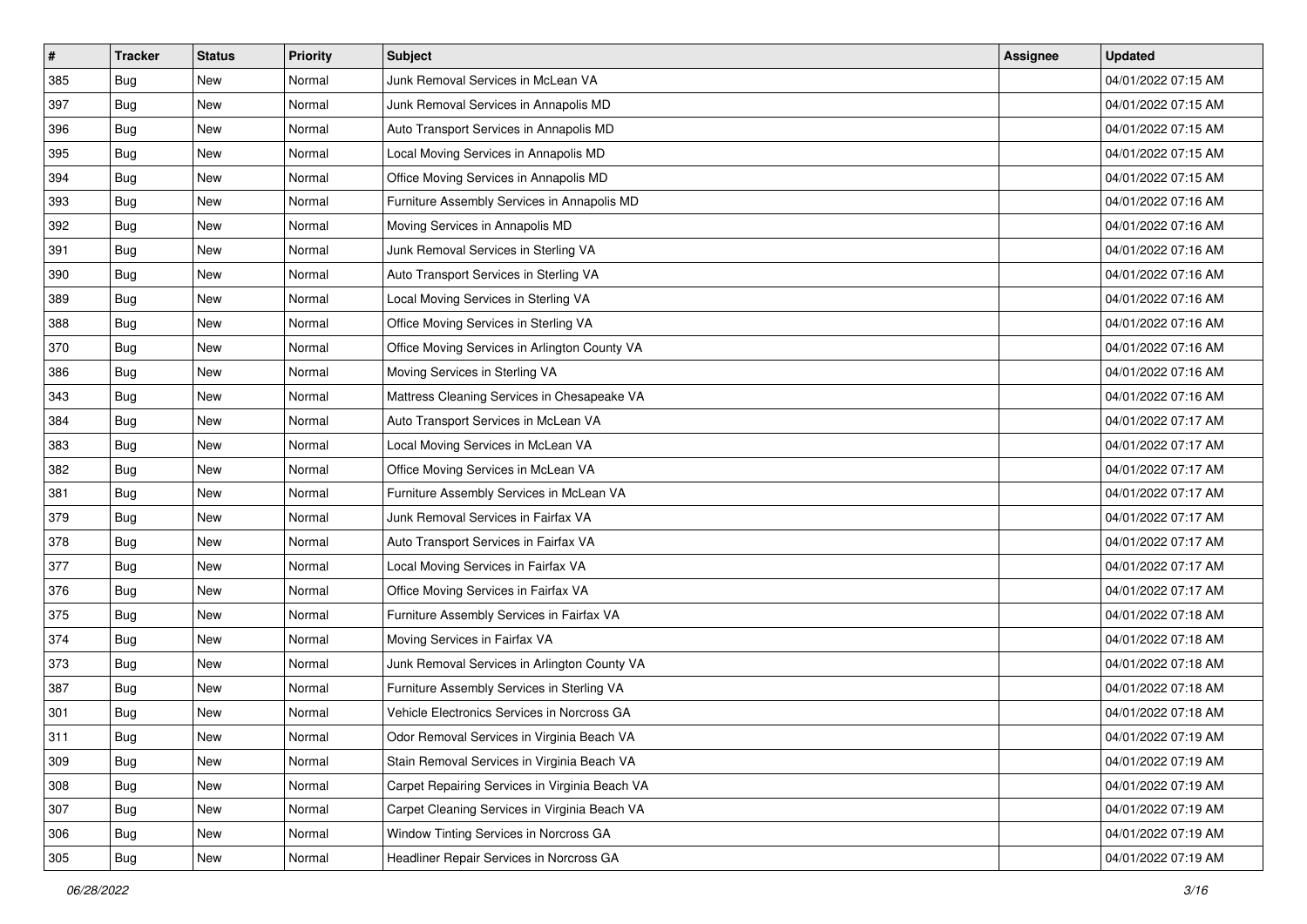| $\pmb{\#}$ | <b>Tracker</b> | <b>Status</b> | <b>Priority</b> | Subject                                               | <b>Assignee</b> | <b>Updated</b>      |
|------------|----------------|---------------|-----------------|-------------------------------------------------------|-----------------|---------------------|
| 304        | Bug            | New           | Normal          | Keyless Entry Services in Norcross GA                 |                 | 04/01/2022 07:19 AM |
| 299        | Bug            | New           | Normal          | Brake Caliper Painting Services in Norcross GA        |                 | 04/01/2022 07:20 AM |
| 298        | <b>Bug</b>     | New           | Normal          | Car Stereo Installation Services in Norcross GA       |                 | 04/01/2022 07:20 AM |
| 297        | Bug            | New           | Normal          | Auto Lighting Installation Services in Norcross GA    |                 | 04/01/2022 07:21 AM |
| 296        | Bug            | <b>New</b>    | Normal          | Window Tinting Services in Jonesboro GA               |                 | 04/01/2022 07:21 AM |
| 295        | Bug            | New           | Normal          | Headliner Repair Services in Jonesboro GA             |                 | 04/01/2022 07:21 AM |
| 303        | Bug            | New           | Normal          | Car Wrapping Services in Norcross GA                  |                 | 04/01/2022 07:22 AM |
| 329        | Bug            | New           | Normal          | Odor Removal Services in Norfolk VA                   |                 | 04/01/2022 07:22 AM |
| 342        | Bug            | New           | Normal          | Stain Removal Services in Chesapeake VA               |                 | 04/01/2022 07:22 AM |
| 341        | Bug            | New           | Normal          | Carpet Repairing Services in Chesapeake VA            |                 | 04/01/2022 07:23 AM |
| 340        | Bug            | New           | Normal          | Carpet Cleaning Services in Chesapeake VA             |                 | 04/01/2022 07:23 AM |
| 338        | Bug            | New           | Normal          | Car Upholstery Cleaning Services in Norfolk VA        |                 | 04/01/2022 07:23 AM |
| 337        | Bug            | New           | Normal          | Rug Cleaning Services in Norfolk VA                   |                 | 04/01/2022 07:23 AM |
| 335        | Bug            | New           | Normal          | Emergency Cleaning Services in Norfolk VA             |                 | 04/01/2022 07:24 AM |
| 334        | <b>Bug</b>     | New           | Normal          | Steam Cleaning Services in Norfolk VA                 |                 | 04/01/2022 07:25 AM |
| 332        | Bug            | New           | Normal          | Eco/Green Cleaning Services in Norfolk VA             |                 | 04/01/2022 07:25 AM |
| 314        | Bug            | New           | Normal          | Water Extraction Services in Virginia Beach VA        |                 | 04/01/2022 07:25 AM |
| 330        | Bug            | New           | Normal          | Stain Protection Services in Norfolk VA               |                 | 04/01/2022 07:26 AM |
| 328        | Bug            | New           | Normal          | Mattress Cleaning Services in Norfolk VA              |                 | 04/01/2022 07:26 AM |
| 327        | Bug            | New           | Normal          | Stain Removal Services in Norfolk VA                  |                 | 04/01/2022 07:26 AM |
| 326        | Bug            | New           | Normal          | Carpet Repairing Services in Norfolk VA               |                 | 04/01/2022 07:26 AM |
| 325        | Bug            | New           | Normal          | Carpet Cleaning Services in Norfolk VA                |                 | 04/01/2022 07:26 AM |
| 324        | Bug            | New           | Normal          | Upholstery Cleaning Services in Virginia Beach VA     |                 | 04/01/2022 07:26 AM |
| 323        | <b>Bug</b>     | New           | Normal          | Car Upholstery Cleaning Services in Virginia Beach VA |                 | 04/01/2022 07:26 AM |
| 322        | Bug            | New           | Normal          | Rug Cleaning Services in Virginia Beach VA            |                 | 04/01/2022 07:26 AM |
| 320        | Bug            | New           | Normal          | Emergency Cleaning Services in Virginia Beach VA      |                 | 04/01/2022 07:27 AM |
| 319        | <b>Bug</b>     | New           | Normal          | Steam Cleaning Services in Virginia Beach VA          |                 | 04/01/2022 07:27 AM |
| 318        | <b>Bug</b>     | New           | Normal          | Mold Removal Services in Virginia Beach VA            |                 | 04/01/2022 07:27 AM |
| 456        | <b>Bug</b>     | New           | Normal          | Upholstery Cleaning Medford MA                        |                 | 04/01/2022 07:28 AM |
| 472        | Bug            | New           | Normal          | Upholstery Cleaning Arlington MA                      |                 | 04/01/2022 07:31 AM |
| 467        | <b>Bug</b>     | New           | Normal          | Floor Waxing Westchester MA                           |                 | 04/01/2022 07:31 AM |
| 463        | Bug            | New           | Normal          | Residential Floor Cleaning Medford MA                 |                 | 04/01/2022 07:32 AM |
| 462        | <b>Bug</b>     | New           | Normal          | Commercial Floor Cleaning Medford MA                  |                 | 04/01/2022 07:32 AM |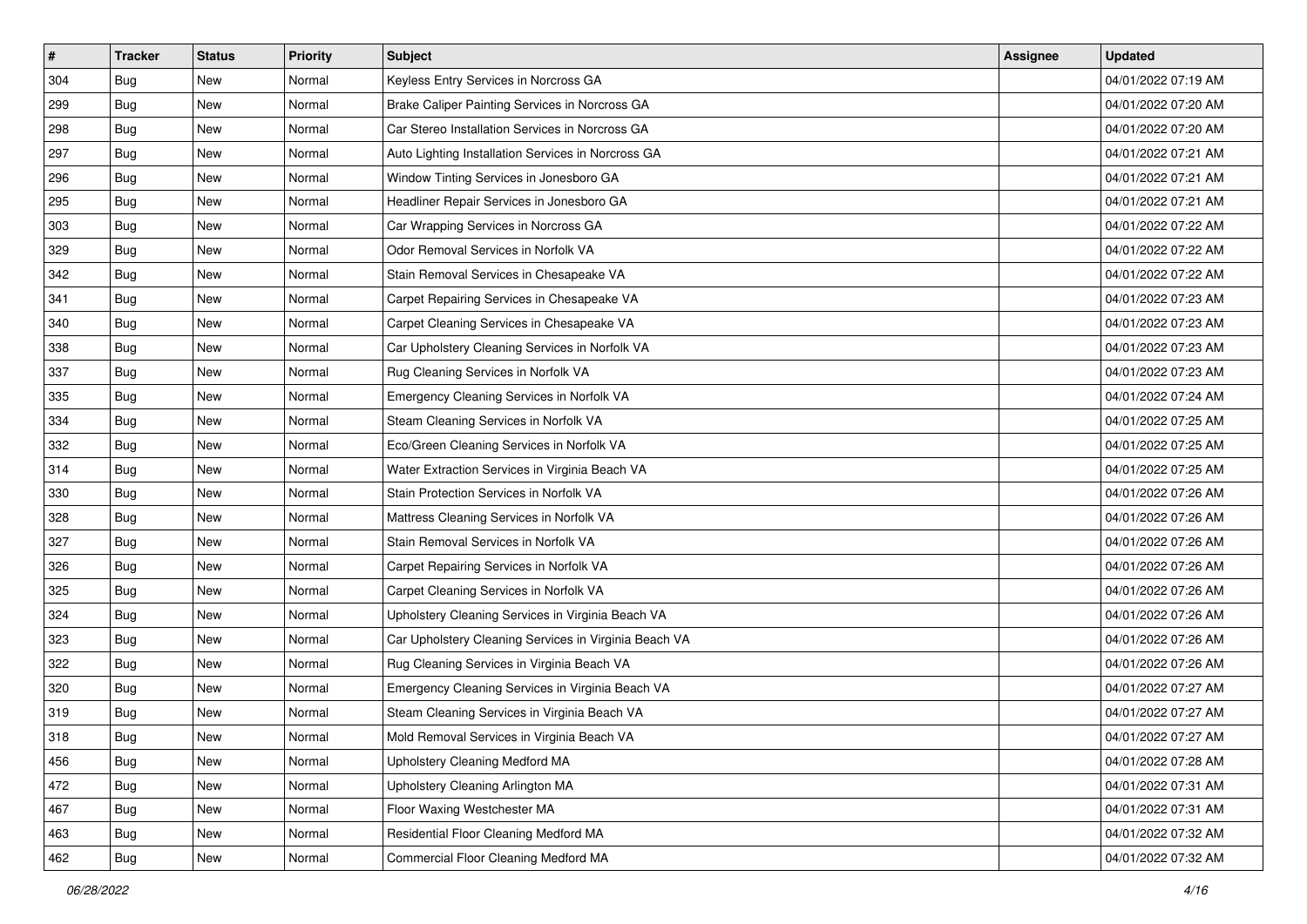| $\sharp$ | <b>Tracker</b> | <b>Status</b> | Priority | <b>Subject</b>                                 | <b>Assignee</b> | <b>Updated</b>      |
|----------|----------------|---------------|----------|------------------------------------------------|-----------------|---------------------|
| 459      | <b>Bug</b>     | New           | Normal   | Floor Waxing Medford MA                        |                 | 04/01/2022 07:32 AM |
| 458      | Bug            | New           | Normal   | Floor Stripping Medford MA                     |                 | 04/01/2022 07:32 AM |
| 398      | Bug            | New           | Normal   | Moving Services in Potomac MD                  |                 | 04/01/2022 07:32 AM |
| 455      | <b>Bug</b>     | <b>New</b>    | Normal   | Residential Floor Cleaning Quincy MA           |                 | 04/01/2022 07:38 AM |
| 413      | <b>Bug</b>     | <b>New</b>    | Normal   | Commercial Floor Cleaning Boston MA            |                 | 04/01/2022 07:45 AM |
| 425      | <b>Bug</b>     | New           | Normal   | Floor Stripping Brookline MA                   |                 | 04/01/2022 07:45 AM |
| 424      | <b>Bug</b>     | New           | Normal   | Carpet Cleaning Brookline MA                   |                 | 04/01/2022 07:45 AM |
| 423      | Bug            | New           | Normal   | Upholstery Cleaning Brookline MA               |                 | 04/01/2022 07:46 AM |
| 422      | Bug            | New           | Normal   | Residential Floor Cleaning Somerville MA       |                 | 04/01/2022 07:46 AM |
| 421      | <b>Bug</b>     | <b>New</b>    | Normal   | Commercial Floor Cleaning Somerville MA        |                 | 04/01/2022 07:46 AM |
| 420      | <b>Bug</b>     | New           | Normal   | Germs Removal Somerville MA                    |                 | 04/01/2022 07:46 AM |
| 419      | <b>Bug</b>     | New           | Normal   | Floor Cleaning Somerville MA                   |                 | 04/01/2022 07:46 AM |
| 418      | <b>Bug</b>     | New           | Normal   | Floor Waxing Somerville MA                     |                 | 04/01/2022 07:46 AM |
| 417      | Bug            | New           | Normal   | Floor Stripping Somerville MA                  |                 | 04/01/2022 07:46 AM |
| 416      | <b>Bug</b>     | New           | Normal   | Carpet Cleaning Somerville MA                  |                 | 04/01/2022 07:46 AM |
| 427      | Bug            | New           | Normal   | Floor Cleaning Brookline MA                    |                 | 04/01/2022 07:46 AM |
| 414      | <b>Bug</b>     | New           | Normal   | Residential Floor Cleaning Boston MA           |                 | 04/01/2022 07:46 AM |
| 428      | <b>Bug</b>     | New           | Normal   | Germs Removal Brookline MA                     |                 | 04/01/2022 07:47 AM |
| 412      | Bug            | New           | Normal   | Germs Removal Boston MA                        |                 | 04/01/2022 07:47 AM |
| 411      | <b>Bug</b>     | New           | Normal   | Floor Cleaning Boston MA                       |                 | 04/01/2022 07:47 AM |
| 410      | Bug            | New           | Normal   | Floor Waxing Boston MA                         |                 | 04/01/2022 07:47 AM |
| 409      | Bug            | <b>New</b>    | Normal   | Floor Stripping Boston MA                      |                 | 04/01/2022 07:47 AM |
| 408      | <b>Bug</b>     | <b>New</b>    | Normal   | Carpet Cleaning Boston MA                      |                 | 04/01/2022 07:47 AM |
| 407      | <b>Bug</b>     | New           | Normal   | Upholstery Cleaning Boston MA                  |                 | 04/01/2022 07:47 AM |
| 406      | <b>Bug</b>     | New           | Normal   | Office Moving Services in Gaithersburg MD      |                 | 04/01/2022 07:47 AM |
| 405      | <b>Bug</b>     | New           | Normal   | Furniture Assembly Services in Gaithersburg MD |                 | 04/01/2022 07:47 AM |
| 404      | Bug            | New           | Normal   | Moving Services in Gaithersburg MD             |                 | 04/01/2022 07:47 AM |
| 403      | <b>Bug</b>     | New           | Normal   | Junk Removal Services in Potomac MD            |                 | 04/01/2022 07:47 AM |
| 402      | Bug            | New           | Normal   | Auto Transport Services in Potomac MD          |                 | 04/01/2022 07:47 AM |
| 401      | Bug            | New           | Normal   | Local Moving Services in Potomac MD            |                 | 04/01/2022 07:48 AM |
| 415      | Bug            | New           | Normal   | Upholstery Cleaning Somerville MA              |                 | 04/01/2022 07:48 AM |
| 453      | Bug            | New           | Normal   | Germs Removal Quincy MA                        |                 | 04/01/2022 07:48 AM |
| 452      | <b>Bug</b>     | New           | Normal   | Floor Cleaning Quincy MA                       |                 | 04/01/2022 07:48 AM |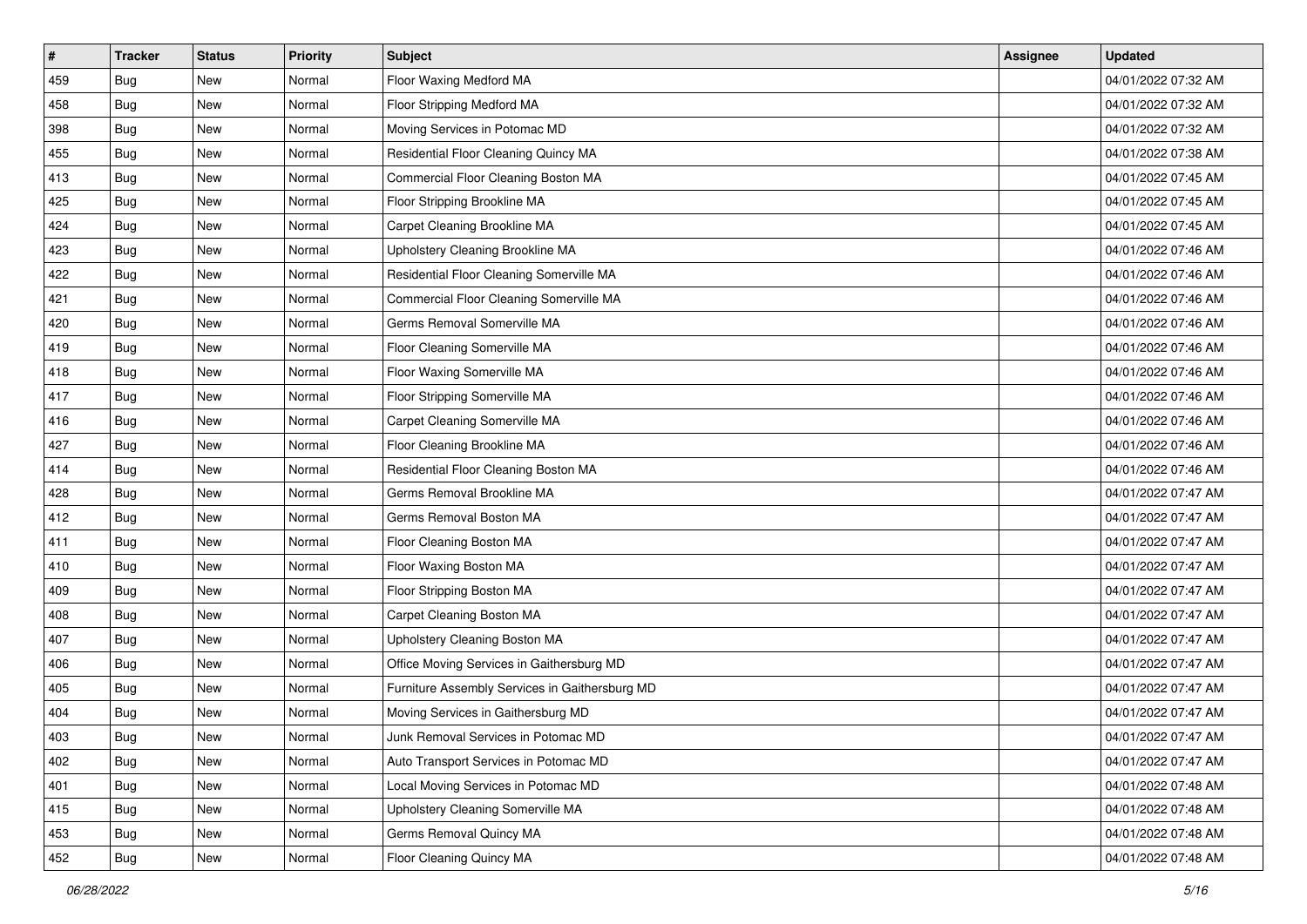| #   | <b>Tracker</b> | <b>Status</b> | Priority | <b>Subject</b>                                                                               | <b>Assignee</b> | <b>Updated</b>      |
|-----|----------------|---------------|----------|----------------------------------------------------------------------------------------------|-----------------|---------------------|
| 451 | <b>Bug</b>     | New           | Normal   | Floor Waxing Quincy MA                                                                       |                 | 04/01/2022 07:48 AM |
| 449 | <b>Bug</b>     | <b>New</b>    | Normal   | Carpet Cleaning Quincy MA                                                                    |                 | 04/01/2022 07:48 AM |
| 448 | Bug            | New           | Normal   | <b>Upholstery Cleaning Quincy MA</b>                                                         |                 | 04/01/2022 07:48 AM |
| 447 | <b>Bug</b>     | New           | Normal   | Residential Floor Cleaning Watertown MA                                                      |                 | 04/01/2022 07:49 AM |
| 446 | Bug            | <b>New</b>    | Normal   | Commercial Floor Cleaning Watertown MA                                                       |                 | 04/01/2022 07:49 AM |
| 445 | <b>Bug</b>     | New           | Normal   | Germs Removal Watertown MA                                                                   |                 | 04/01/2022 07:49 AM |
| 444 | <b>Bug</b>     | New           | Normal   | Floor Cleaning Watertown MA                                                                  |                 | 04/01/2022 07:49 AM |
| 426 | Bug            | New           | Normal   | Floor Waxing Brookline MA                                                                    |                 | 04/01/2022 07:49 AM |
| 442 | <b>Bug</b>     | New           | Normal   | Floor Stripping Watertown MA                                                                 |                 | 04/01/2022 07:49 AM |
| 286 | <b>Bug</b>     | <b>New</b>    | Normal   | All About Cash App Transfer Fail Problems                                                    |                 | 04/01/2022 07:49 AM |
| 440 | <b>Bug</b>     | New           | Normal   | Upholstery Cleaning Watertown MA                                                             |                 | 04/01/2022 07:49 AM |
| 439 | <b>Bug</b>     | New           | Normal   | Residential Floor Cleaning Newton MA                                                         |                 | 04/01/2022 07:49 AM |
| 438 | Bug            | New           | Normal   | Commercial Floor Cleaning Newton MA                                                          |                 | 04/01/2022 07:50 AM |
| 437 | Bug            | <b>New</b>    | Normal   | Germs Removal Newton MA                                                                      |                 | 04/01/2022 07:50 AM |
| 436 | <b>Bug</b>     | New           | Normal   | Floor Cleaning Newton MA                                                                     |                 | 04/01/2022 07:50 AM |
| 435 | Bug            | New           | Normal   | Floor Waxing Newton MA                                                                       |                 | 04/01/2022 07:50 AM |
| 434 | <b>Bug</b>     | New           | Normal   | Floor Stripping Newton MA                                                                    |                 | 04/01/2022 07:50 AM |
| 433 | <b>Bug</b>     | New           | Normal   | Carpet Cleaning Newton MA                                                                    |                 | 04/01/2022 07:50 AM |
| 432 | <b>Bug</b>     | New           | Normal   | Upholstery Cleaning Newton MA                                                                |                 | 04/01/2022 07:50 AM |
| 431 | <b>Bug</b>     | New           | Normal   | Residential Floor Cleaning Brookline MA                                                      |                 | 04/01/2022 07:50 AM |
| 430 | Bug            | New           | Normal   | Commercial Floor Cleaning Brookline MA                                                       |                 | 04/01/2022 07:50 AM |
| 429 | <b>Bug</b>     | New           | Normal   | Germs Removal Brookline MA                                                                   |                 | 04/01/2022 07:51 AM |
| 443 | <b>Bug</b>     | New           | Normal   | Floor Waxing Watertown MA                                                                    |                 | 04/01/2022 07:51 AM |
| 137 | <b>Bug</b>     | New           | Normal   | hcbets                                                                                       |                 | 04/01/2022 07:52 AM |
| 135 | <b>Bug</b>     | New           | Normal   | factspress                                                                                   |                 | 04/01/2022 07:52 AM |
| 147 | Bug            | New           | Normal   | xzxgfufi                                                                                     |                 | 04/01/2022 07:54 AM |
| 131 | <b>Bug</b>     | New           | Normal   | triokids                                                                                     |                 | 04/01/2022 07:54 AM |
| 127 | Feature        | New           | Normal   | replica af1                                                                                  |                 | 04/01/2022 07:55 AM |
| 125 | Bug            | New           | Normal   | vbvnm                                                                                        |                 | 04/01/2022 07:55 AM |
| 124 | Bug            | New           | Normal   | https://www.bigmarker.com/ustvpass/LIVE-Atlanta-Falcons-vs-Carolina-Panthers-NFL-Week-8-Game |                 | 04/01/2022 07:55 AM |
| 122 | Bug            | New           | Normal   | <b>AFL Live Stream</b>                                                                       |                 | 04/01/2022 07:55 AM |
| 121 | Bug            | New           | Normal   | xgfhjmghtm                                                                                   |                 | 04/01/2022 07:56 AM |
| 288 | <b>Bug</b>     | New           | Normal   | Make shopping easier                                                                         |                 | 04/01/2022 07:56 AM |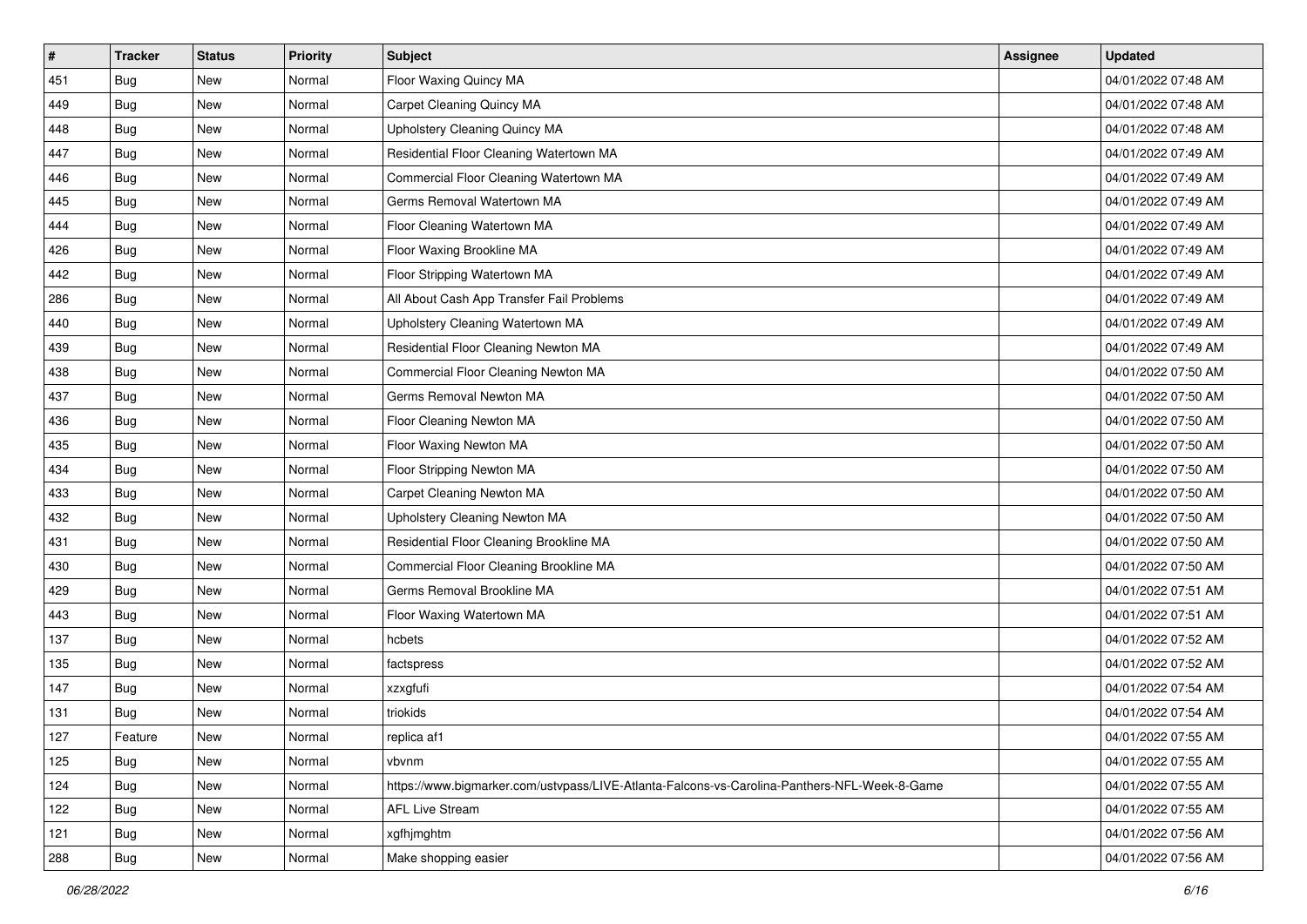| #   | <b>Tracker</b> | <b>Status</b> | <b>Priority</b> | Subject                                                         | <b>Assignee</b> | <b>Updated</b>      |
|-----|----------------|---------------|-----------------|-----------------------------------------------------------------|-----------------|---------------------|
| 160 | <b>Bug</b>     | New           | Normal          | rtyuiv wbhyu                                                    |                 | 04/01/2022 07:56 AM |
| 166 | <b>Bug</b>     | New           | Normal          | dfgbd                                                           |                 | 04/01/2022 07:57 AM |
| 165 | Bug            | New           | Normal          | dfgbd                                                           |                 | 04/01/2022 07:57 AM |
| 163 | <b>Bug</b>     | New           | Normal          | jknjopl[                                                        |                 | 04/01/2022 07:58 AM |
| 156 | Bug            | <b>New</b>    | Normal          | Access old cash app account                                     |                 | 04/01/2022 08:00 AM |
| 148 | <b>Bug</b>     | New           | Normal          | zxZdfg                                                          |                 | 04/01/2022 08:01 AM |
| 117 | <b>Bug</b>     | New           | Normal          | How to Watch Cowboys vs Cardinals Game Live Stream FREE TV      |                 | 04/01/2022 08:08 AM |
| 256 | Bug            | New           | Normal          | <b>Fake Travis Scott Shoes</b>                                  |                 | 04/01/2022 08:12 AM |
| 254 | Feature        | New           | Normal          | best ayurvedic treatment for psoriasis                          |                 | 04/01/2022 08:13 AM |
| 241 | Feature        | <b>New</b>    | Normal          | How to get a complete solution of Big Ideas Math Answers?       |                 | 04/01/2022 08:15 AM |
| 236 | <b>Bug</b>     | New           | Normal          | HP Printer Assistant Software   Download & Install HP Assistant |                 | 04/01/2022 08:16 AM |
| 283 | Bug            | New           | Normal          | Cash App To PayPal Transfer Money - Check Out The Steps Here    |                 | 04/01/2022 08:17 AM |
| 277 | Feature        | New           | Normal          | Nike Dunks Replica                                              |                 | 04/01/2022 08:19 AM |
| 276 | Feature        | New           | Normal          | Nike Dunks Replica                                              |                 | 04/01/2022 08:19 AM |
| 268 | <b>Bug</b>     | New           | Normal          | Fashioni                                                        |                 | 04/01/2022 08:20 AM |
| 199 | Bug            | New           | Normal          | SBL CLEARSTONE DROPS (30ML)                                     |                 | 04/01/2022 08:23 AM |
| 195 | Bug            | New           | Normal          | homoeobazaar                                                    |                 | 04/01/2022 08:23 AM |
| 204 | Feature        | <b>New</b>    | Normal          | New Car Tyres                                                   |                 | 04/01/2022 08:40 AM |
| 187 | Bug            | New           | Normal          | High Quality Replic 350 V2 Carbon                               |                 | 04/01/2022 08:40 AM |
| 186 | Feature        | New           | Normal          | homoeobazaar                                                    |                 | 04/01/2022 08:40 AM |
| 179 | Bug            | New           | Normal          | body wave                                                       |                 | 04/01/2022 08:41 AM |
| 177 | Feature        | New           | Normal          | HD lace silky straight human hair wig                           |                 | 04/01/2022 08:41 AM |
| 287 | <b>Bug</b>     | <b>New</b>    | Normal          | Make shopping easier                                            |                 | 04/01/2022 08:41 AM |
| 221 | <b>Bug</b>     | New           | Normal          | The Best APk                                                    |                 | 04/01/2022 08:49 AM |
| 213 | <b>Bug</b>     | New           | Normal          | fix HP Notebook Missing Operating System Error Message          |                 | 04/01/2022 08:53 AM |
| 208 | Bug            | New           | Normal          | Why Cash app won't let me send money if scammed?                |                 | 04/01/2022 08:54 AM |
| 821 | Bug            | <b>New</b>    | Normal          | Nicoo - A Review of the Popular Battle Royale Game              |                 | 04/01/2022 08:56 AM |
| 848 | Feature        | New           | Normal          | Online Classes Assistance                                       |                 | 04/01/2022 08:57 AM |
| 834 | Bug            | New           | Normal          | Grasp the secret to relieve stress and fatique                  |                 | 04/01/2022 08:57 AM |
| 846 | Feature        | New           | Normal          | ij.start canon                                                  |                 | 04/01/2022 08:58 AM |
| 845 | Feature        | New           | Normal          | canon.com/ijsetup                                               |                 | 04/01/2022 08:58 AM |
| 844 | Bug            | New           | Normal          | To know Chime Routing Number call on the helpline number        |                 | 04/01/2022 08:58 AM |
| 843 | <b>Bug</b>     | New           | Normal          | Canon IJ Network Tool                                           |                 | 04/01/2022 08:58 AM |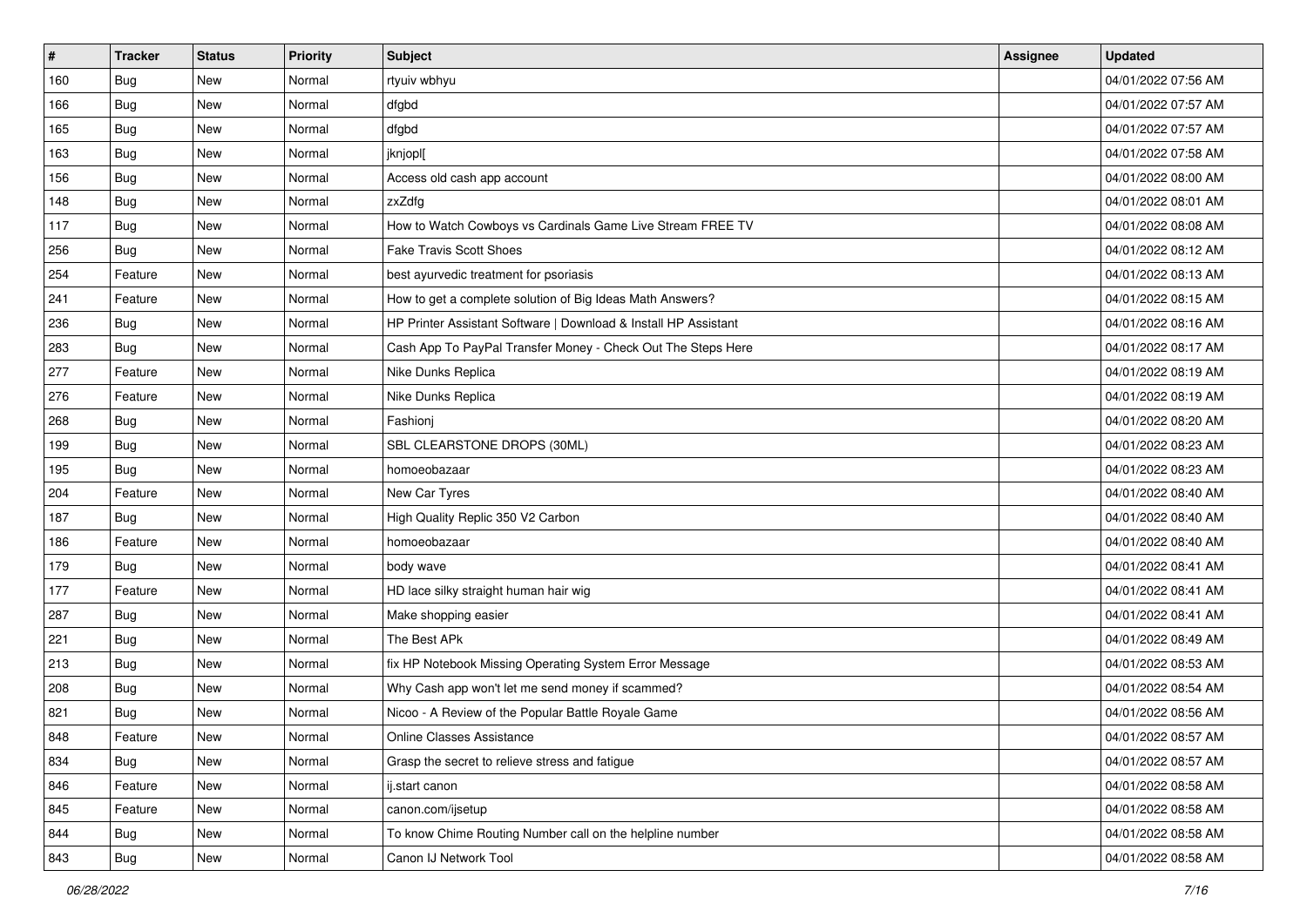| #   | <b>Tracker</b> | <b>Status</b> | <b>Priority</b> | <b>Subject</b>                                                                   | <b>Assignee</b> | <b>Updated</b>      |
|-----|----------------|---------------|-----------------|----------------------------------------------------------------------------------|-----------------|---------------------|
| 842 | Bug            | New           | Normal          | Join the fun game                                                                |                 | 04/01/2022 08:58 AM |
| 841 | <b>Bug</b>     | New           | Normal          | How do I activate FOX NOW?                                                       |                 | 04/01/2022 08:58 AM |
| 840 | Bug            | New           | Normal          | Is Tubi really free and legal?                                                   |                 | 04/01/2022 08:58 AM |
| 839 | Bug            | New           | Normal          | How do I activate FOX NOW?                                                       |                 | 04/01/2022 08:58 AM |
| 838 | <b>Bug</b>     | New           | Normal          | Celebrity Hunter Mod apk - Como instalá-lo                                       |                 | 04/01/2022 08:58 AM |
| 835 | Bug            | New           | Normal          | Build your strong army with Taming io                                            |                 | 04/01/2022 08:59 AM |
| 833 | Bug            | New           | Normal          | Does Direct Deposit Hit Chime- seek Chime Customer Service                       |                 | 04/01/2022 08:59 AM |
| 832 | Bug            | New           | Normal          | Choque Royale Mod Apk                                                            |                 | 04/01/2022 08:59 AM |
| 827 | Bug            | New           | Normal          | Come To Know The Required Steps To Unlock Cash App Account                       |                 | 04/01/2022 08:59 AM |
| 836 | Bug            | New           | Normal          | What Is The Required Amount To Pay As Cash App Clearance Fee?                    |                 | 04/01/2022 09:00 AM |
| 757 | Bug            | New           | Normal          | Why Is Issue of Car Maintenance so Famous for the Consumers?                     |                 | 04/01/2022 09:01 AM |
| 753 | Bug            | New           | Normal          | onlineessaygrader                                                                |                 | 04/01/2022 09:01 AM |
| 744 | Bug            | New           | Normal          | <b>Pixel Survive</b>                                                             |                 | 04/01/2022 09:02 AM |
| 791 | <b>Bug</b>     | New           | Normal          | Samsnung TV Plus is not working                                                  |                 | 04/01/2022 09:03 AM |
| 790 | Bug            | New           | Normal          | My app                                                                           |                 | 04/01/2022 09:03 AM |
| 849 | Bug            | New           | Normal          | FutEmax App Apk - Watch Soccer, Fantasy Football, And More On Your Mobile Device |                 | 04/01/2022 09:04 AM |
| 847 | Feature        | New           | Normal          | Canon.com/ijsetup                                                                |                 | 04/01/2022 09:08 AM |
| 862 | Bug            | New           | Normal          | none                                                                             |                 | 04/01/2022 09:11 AM |
| 872 | Bug            | New           | Normal          | Poppy Playtime Horror Game Free                                                  |                 | 04/01/2022 09:11 AM |
| 870 | Bug            | New           | Normal          | Mahjong Solitaire                                                                |                 | 04/01/2022 09:12 AM |
| 876 | Bug            | New           | Normal          | Download Full-Size Profile Pictures of Your Favorite Users With InstaDP          |                 | 04/01/2022 09:12 AM |
| 863 | Bug            | New           | Normal          | Canon IJ Network Tool                                                            |                 | 04/01/2022 09:12 AM |
| 877 | Feature        | New           | Normal          | <b>Exness Broker Review</b>                                                      |                 | 04/01/2022 09:12 AM |
| 859 | <b>Bug</b>     | New           | Normal          | Canon IJ Network Tool                                                            |                 | 04/01/2022 09:13 AM |
| 857 | Bug            | New           | Normal          | Welcome to the world of classic retro games                                      |                 | 04/01/2022 09:13 AM |
| 856 | Bug            | New           | Normal          | Online Classes Assistance Help For Student                                       |                 | 04/01/2022 09:13 AM |
| 855 | <b>Bug</b>     | New           | Normal          | Online Classes Assistance Help For Student                                       |                 | 04/01/2022 09:13 AM |
| 853 | <b>Bug</b>     | New           | Normal          | what is dr laser                                                                 |                 | 04/01/2022 09:13 AM |
| 852 | Bug            | New           | Normal          | How to cancel your French Bee flight within 24 hours?                            |                 | 04/01/2022 09:13 AM |
| 851 | <b>Bug</b>     | New           | Normal          | Laden Sie den kostenlosen MP3-Klingelton für Ihr Mobiltelefon herunter           |                 | 04/01/2022 09:14 AM |
| 850 | <b>Bug</b>     | New           | Normal          | Puppy Playtime APK Android                                                       |                 | 04/01/2022 09:14 AM |
| 864 | Bug            | New           | Normal          | Canon IJ Network Tool                                                            |                 | 04/01/2022 09:14 AM |
| 889 | <b>Bug</b>     | New           | Normal          | What is Plex and how it's work?                                                  |                 | 04/01/2022 09:14 AM |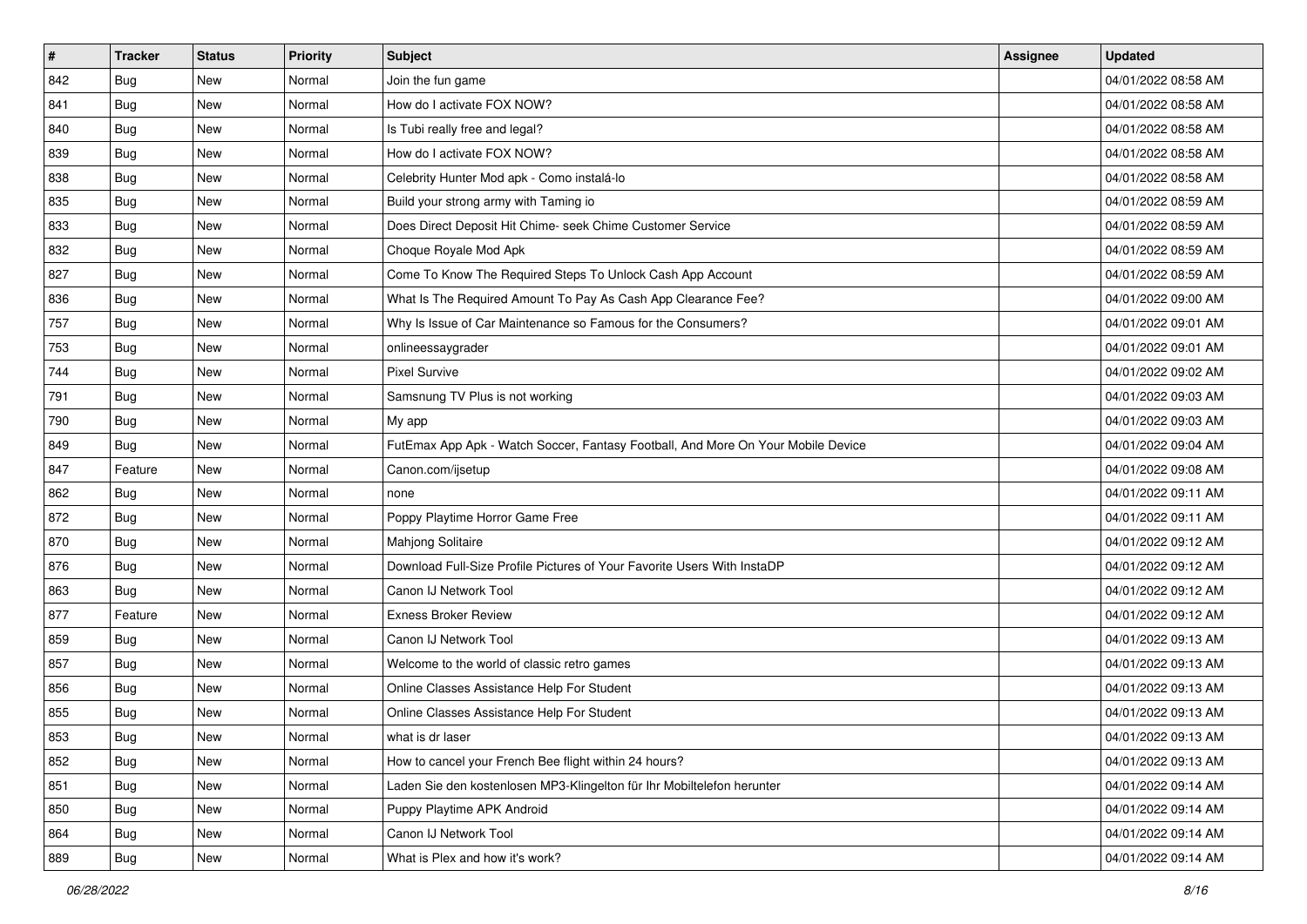| $\sharp$ | <b>Tracker</b> | <b>Status</b> | <b>Priority</b> | <b>Subject</b>                                                              | <b>Assignee</b> | <b>Updated</b>      |
|----------|----------------|---------------|-----------------|-----------------------------------------------------------------------------|-----------------|---------------------|
| 892      | <b>Bug</b>     | New           | Normal          | Good game                                                                   |                 | 04/01/2022 09:15 AM |
| 875      | <b>Bug</b>     | <b>New</b>    | Normal          | Red ball game                                                               |                 | 04/01/2022 09:15 AM |
| 887      | <b>Bug</b>     | New           | Normal          | What is Plex and how it's work?                                             |                 | 04/01/2022 09:16 AM |
| 886      | Bug            | New           | Normal          | Is the Fox News Channel on Roku free?                                       |                 | 04/01/2022 09:16 AM |
| 884      | <b>Bug</b>     | New           | Normal          | Why do Subway Surfers popular                                               |                 | 04/01/2022 09:16 AM |
| 883      | Bug            | New           | Normal          | Langweilen Sie sich jemals bei der gleichen alten Schriftart auf Instagram? |                 | 04/01/2022 09:16 AM |
| 882      | <b>Bug</b>     | New           | Normal          | How to change bank account on cash app?                                     |                 | 04/01/2022 09:16 AM |
| 880      | Bug            | New           | Normal          | Why do Subway Surfers popular                                               |                 | 04/01/2022 09:16 AM |
| 879      | Feature        | New           | Normal          | Best Garage Door Repair in Massachusetts                                    |                 | 04/01/2022 09:16 AM |
| 891      | <b>Bug</b>     | <b>New</b>    | Normal          | The most interesting game today, have you tried it?                         |                 | 04/01/2022 09:17 AM |
| 608      | Feature        | New           | Normal          | How To Do Hotmail Password Reset Without Phone Number?                      |                 | 04/01/2022 09:22 AM |
| 539      | <b>Bug</b>     | New           | Normal          | Do you want to know how to activate cash card through phone number?         |                 | 04/01/2022 09:25 AM |
| 566      | Bug            | New           | Normal          | Kinemaster Pro Download - los App Review                                    |                 | 04/01/2022 09:27 AM |
| 560      | <b>Bug</b>     | New           | Normal          | Whatsapp Aero - Make Your Phone Auto Connect                                |                 | 04/01/2022 09:28 AM |
| 625      | Bug            | New           | Normal          | The best free online driving directions tool                                |                 | 04/01/2022 09:28 AM |
| 548      | <b>Bug</b>     | New           | Normal          | Web N Logo Design                                                           |                 | 04/01/2022 09:29 AM |
| 700      | Bug            | New           | Normal          | Cómo descargar Poppy Playtime                                               |                 | 04/01/2022 09:30 AM |
| 691      | <b>Bug</b>     | New           | Normal          | tea garden dublin                                                           |                 | 04/01/2022 09:31 AM |
| 734      | <b>Bug</b>     | New           | Normal          | DR. STRANGE: Multiverse of Scheduling Madness!                              |                 | 04/01/2022 09:33 AM |
| 733      | Bug            | <b>New</b>    | Normal          | How does one go about getting a book deal?                                  |                 | 04/01/2022 09:33 AM |
| 729      | Bug            | New           | Normal          | Canon IJ Network Tool                                                       |                 | 04/01/2022 09:33 AM |
| 679      | Bug            | New           | Normal          | Word Finder helps you to play word games better                             |                 | 04/01/2022 09:34 AM |
| 633      | <b>Bug</b>     | New           | Normal          | How i can i solve my issue                                                  |                 | 04/01/2022 09:38 AM |
| 676      | Bug            | New           | Normal          | Does Facebook customer service live chat allow to speak with someone?       |                 | 04/01/2022 09:39 AM |
| 660      | <b>Bug</b>     | New           | Normal          | Anchovies Nutrition Facts And Health Benefits                               |                 | 04/01/2022 09:40 AM |
| 898      | Bug            | New           | Normal          | Shadow Fight 2 Mod APK                                                      |                 | 04/02/2022 09:17 AM |
| 900      | Feature        | New           | Normal          | good game ever                                                              |                 | 04/02/2022 11:59 AM |
| 252      | <b>Bug</b>     | New           | Normal          | Samsung U600 - Is Essential Business And Personal Phone                     |                 | 04/04/2022 04:45 AM |
| 906      | Bug            | New           | Normal          | How To Change Cash App From Business To Personal Account For Any Reasons?   |                 | 04/04/2022 09:57 AM |
| 907      | Bug            | New           | Normal          | Canon IJ Network Tool                                                       |                 | 04/04/2022 10:43 AM |
| 908      | <b>Bug</b>     | New           | Normal          | Toca Life World APK                                                         |                 | 04/06/2022 03:18 AM |
| 909      | Bug            | New           | Normal          | Toca Life World APK                                                         |                 | 04/06/2022 04:52 AM |
| 910      | <b>Bug</b>     | New           | Normal          | Each content looks unisize or not formated                                  |                 | 04/06/2022 11:21 AM |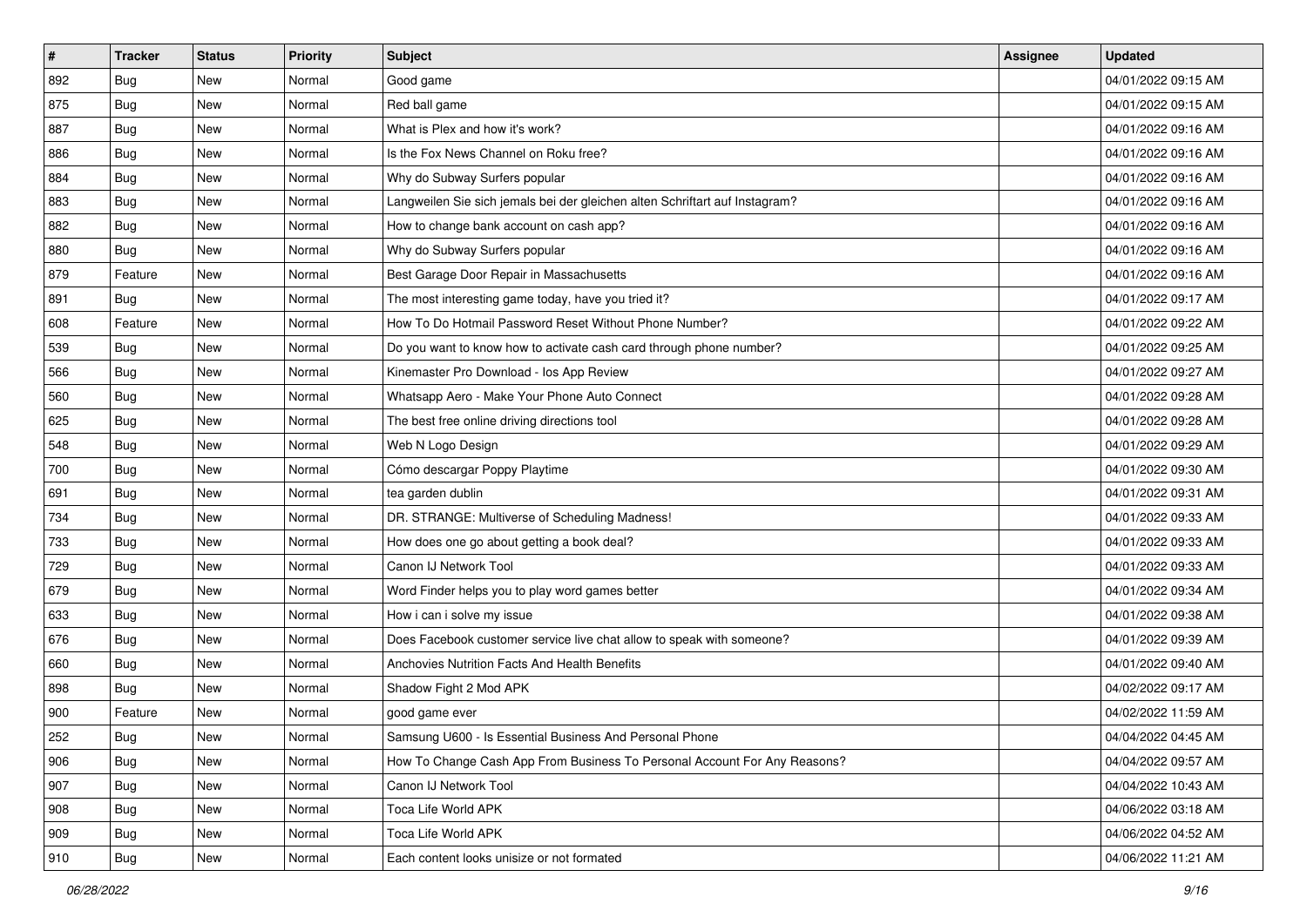| #   | <b>Tracker</b> | <b>Status</b> | Priority | Subject                                                                                             | <b>Assignee</b> | <b>Updated</b>      |
|-----|----------------|---------------|----------|-----------------------------------------------------------------------------------------------------|-----------------|---------------------|
| 911 | Bug            | New           | Normal   | Aluminum Windows & Doors                                                                            |                 | 04/06/2022 08:10 PM |
| 913 | Bug            | New           | Normal   | Canon IJ Network Tool                                                                               |                 | 04/07/2022 06:21 AM |
| 914 | Bug            | New           | Normal   | Wordle: how to play fashion games for free?                                                         |                 | 04/07/2022 08:30 AM |
| 915 | Bug            | New           | Normal   | Finance dissertation writing                                                                        |                 | 04/07/2022 09:22 AM |
| 916 | <b>Bug</b>     | <b>New</b>    | Normal   | How long does it take to write a book?                                                              |                 | 04/07/2022 12:15 PM |
| 878 | Bug            | New           | Normal   | Wie ist instazoom hilfreich beim Herunterladen von Instagram-Profilbildern                          |                 | 04/08/2022 09:28 PM |
| 917 | Bug            | New           | Normal   | Random Person Sent Me Money on Cash App-find solution?                                              |                 | 04/09/2022 12:32 PM |
| 854 | <b>Bug</b>     | New           | Normal   | How To Resolve Password Problems Through Facebook Customer Service?                                 |                 | 04/09/2022 06:11 PM |
| 919 | Feature        | New           | Normal   | How can I check my Cash App card balance by dialing a number?                                       |                 | 04/10/2022 09:07 AM |
| 920 | <b>Bug</b>     | New           | Normal   | Where I Can Get Essay Writing Services?                                                             |                 | 04/11/2022 08:35 AM |
| 903 | Feature        | New           | Normal   | Good game                                                                                           |                 | 04/11/2022 08:39 AM |
| 921 | Bug            | New           | Normal   | Canon IJ Network Tool                                                                               |                 | 04/11/2022 09:00 AM |
| 923 | Bug            | New           | Normal   | frenchies for sale                                                                                  |                 | 04/11/2022 02:35 PM |
| 924 | <b>Bug</b>     | New           | Normal   | buy tec 9                                                                                           |                 | 04/11/2022 02:54 PM |
| 927 | Feature        | <b>New</b>    | Normal   | What Is The Right Way To Troubleshoot Cash App Transfer Failed Problems?                            |                 | 04/12/2022 05:54 AM |
| 929 | Bug            | New           | Normal   | Canon IJ Network Tool                                                                               |                 | 04/12/2022 08:32 AM |
| 930 | Bug            | New           | Normal   | The best free games online                                                                          |                 | 04/12/2022 09:05 AM |
| 928 | <b>Bug</b>     | New           | Normal   | How Does Sutton Bank Cash App Customer Service Help In Answering Your Questions?                    |                 | 04/12/2022 11:36 AM |
| 942 | Bug            | New           | Normal   | Canon IJ Network Tool                                                                               |                 | 04/13/2022 08:45 AM |
| 943 | Bug            | New           | Normal   | ij.start canon                                                                                      |                 | 04/13/2022 08:52 AM |
| 945 | Bug            | New           | Normal   | TikTok 18 Mod Apk For Your Android                                                                  |                 | 04/13/2022 09:32 AM |
| 873 | Bug            | New           | Normal   | Klingeltöne mp3                                                                                     |                 | 04/13/2022 11:03 AM |
| 869 | <b>Bug</b>     | <b>New</b>    | Normal   | Sonnerie Post Malone 2022                                                                           |                 | 04/13/2022 11:05 AM |
| 893 | <b>Bug</b>     | New           | Normal   | klingeltone                                                                                         |                 | 04/13/2022 11:06 AM |
| 947 | Bug            | New           | Normal   | is Disney Now and Disney Plus different?                                                            |                 | 04/14/2022 09:53 AM |
| 300 | Bug            | <b>New</b>    | Normal   | Wheels Powder Coating Services in Norcross GA                                                       |                 | 04/15/2022 01:45 PM |
| 743 | Bug            | <b>New</b>    | Normal   | They promote 'pixel art' contests and a 'game jam' related to the work and figure of Carlos Casares |                 | 04/15/2022 09:12 PM |
| 957 | <b>Bug</b>     | New           | Normal   | From Where I Can Get Cheap Writing Services?                                                        |                 | 04/20/2022 05:06 AM |
| 904 | Feature        | New           | Normal   | Laora seeck                                                                                         |                 | 04/20/2022 11:54 AM |
| 965 | <b>Bug</b>     | New           | Normal   | Go with cash app customer service to know where I can load my cash app card                         |                 | 04/22/2022 01:07 PM |
| 969 | <b>Bug</b>     | New           | Normal   | Watch NCAA Football Live Match Free                                                                 |                 | 04/23/2022 07:29 AM |
| 972 | Bug            | New           | Normal   | How To Borrow Money From The Cash App? Get To Know About The Same                                   |                 | 04/25/2022 07:30 AM |
| 888 | <b>Bug</b>     | New           | Normal   | Is the Fox News Channel on Roku free?                                                               |                 | 04/25/2022 08:04 AM |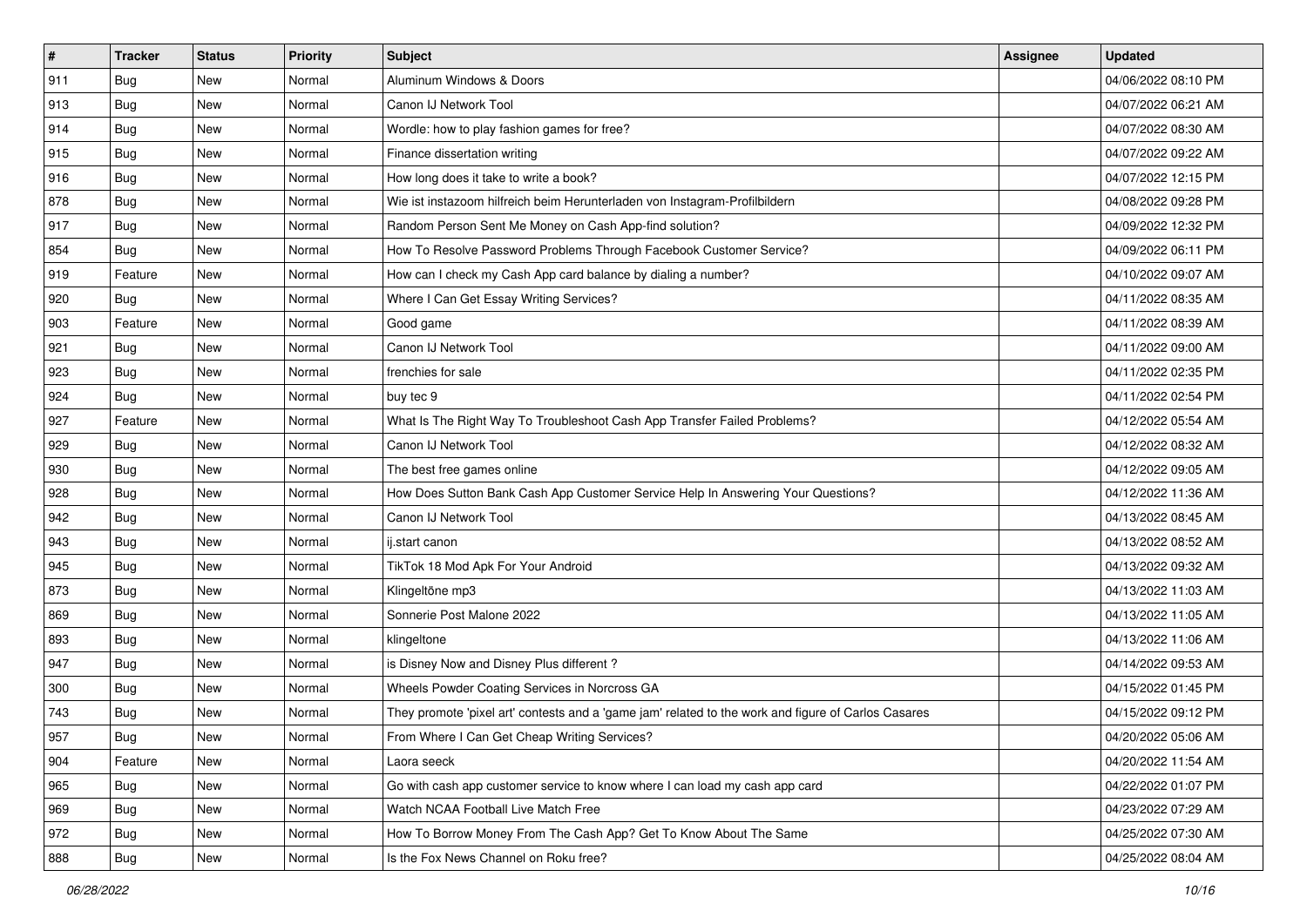| $\sharp$ | <b>Tracker</b> | <b>Status</b> | <b>Priority</b> | Subject                                                                    | Assignee | <b>Updated</b>      |
|----------|----------------|---------------|-----------------|----------------------------------------------------------------------------|----------|---------------------|
| 980      | Bug            | New           | Normal          | Free Gas Cards for the Unemployed                                          |          | 04/28/2022 06:25 AM |
| 229      | Feature        | New           | Normal          | How To Delete Cash App Account? - Check Out the Steps In Detail            |          | 05/01/2022 09:06 PM |
| 991      | <b>Bug</b>     | New           | Normal          | <b>MDMA MOLLY</b>                                                          |          | 05/03/2022 12:03 AM |
| 975      | Bug            | New           | Normal          | Payback 2 Mod APK                                                          |          | 05/05/2022 10:56 AM |
| 997      | <b>Bug</b>     | New           | Normal          | 123.hp.com/laserjet                                                        |          | 05/06/2022 05:33 AM |
| 981      | <b>Bug</b>     | New           | Normal          | VidMate Mod APK                                                            |          | 05/06/2022 09:22 AM |
| 999      | Bug            | New           | Normal          | Is there a way to find Google Feud answers?                                |          | 05/07/2022 08:58 AM |
| 982      | <b>Bug</b>     | New           | Normal          | Five sites that let you download free scenarios for your iPhone            |          | 05/07/2022 09:34 PM |
| 192      | <b>Bug</b>     | New           | Normal          | The code Caffe                                                             |          | 05/09/2022 10:16 AM |
| 973      | Feature        | New           | Normal          | Free NFL Streaming Sites                                                   |          | 05/10/2022 10:56 AM |
| 1004     | Bug            | New           | Normal          | you get to pinch and drag a man with a very flexible face                  |          | 05/10/2022 10:59 AM |
| 934      | Bug            | New           | Normal          | MovieBox Pro Apk - Watch Movies and TV Shows on Your Android Phone         |          | 05/10/2022 11:01 AM |
| 1006     | <b>Bug</b>     | New           | Normal          | Cricut.com/setup                                                           |          | 05/10/2022 01:22 PM |
| 1008     | <b>Bug</b>     | New           | Normal          | Who was the first black woman to anchor a newscast?                        |          | 05/10/2022 03:13 PM |
| 1009     | <b>Bug</b>     | New           | Normal          | How to change routing number on Cash App?                                  |          | 05/11/2022 07:13 AM |
| 1011     | <b>Bug</b>     | New           | Normal          | Summary of 10 best coloring apps on phones                                 |          | 05/11/2022 10:58 AM |
| 1012     | <b>Bug</b>     | New           | Normal          | Cricut.com/setup                                                           |          | 05/11/2022 11:30 AM |
| 1013     | Bug            | New           | Normal          | ij.start canon                                                             |          | 05/11/2022 11:31 AM |
| 1014     | Bug            | New           | Normal          | how to get chime routing and account number ? chime routing number florida |          | 05/11/2022 12:42 PM |
| 1015     | <b>Bug</b>     | New           | Normal          | Is it possible to send books for free?                                     |          | 05/11/2022 04:05 PM |
| 1016     | Bug            | New           | Normal          | Klondike Solitaire                                                         |          | 05/12/2022 09:03 AM |
| 1019     | <b>Bug</b>     | New           | Normal          | Cricut.com/setup                                                           |          | 05/13/2022 11:13 AM |
| 1020     | Bug            | <b>New</b>    | Normal          | Cricut.com/setup                                                           |          | 05/13/2022 11:14 AM |
| 1022     | <b>Bug</b>     | New           | Normal          | 123.hp.com/laserjet                                                        |          | 05/13/2022 01:25 PM |
| 1023     | <b>Bug</b>     | New           | Normal          | Questions That Are Typically Asked About Trap The Cat                      |          | 05/14/2022 03:51 AM |
| 932      | <b>Bug</b>     | New           | Normal          | The best epic, long-playing PC games will consume days of your life.       |          | 05/15/2022 07:44 PM |
| 1028     | <b>Bug</b>     | New           | Normal          | The Best Free Online Game to Play with Friends                             |          | 05/16/2022 05:00 AM |
| 1029     | <b>Bug</b>     | New           | Normal          | 5 Reasons Why People Love Coloring Pages?                                  |          | 05/16/2022 11:53 AM |
| 1030     | Bug            | New           | Normal          | <b>IAFT Traders Union</b>                                                  |          | 05/16/2022 03:13 PM |
| 1031     | Bug            | New           | Normal          | <b>IAFT Traders Union</b>                                                  |          | 05/16/2022 03:14 PM |
| 1032     | Bug            | New           | Normal          | How To Play The Wordle Game                                                |          | 05/17/2022 10:37 AM |
| 1033     | Bug            | New           | Normal          | The best slope 2 online games to play right now                            |          | 05/17/2022 10:55 AM |
| 212      | Feature        | New           | Normal          | How good is the market for gaming mobile apps at the moment?               |          | 05/17/2022 11:09 AM |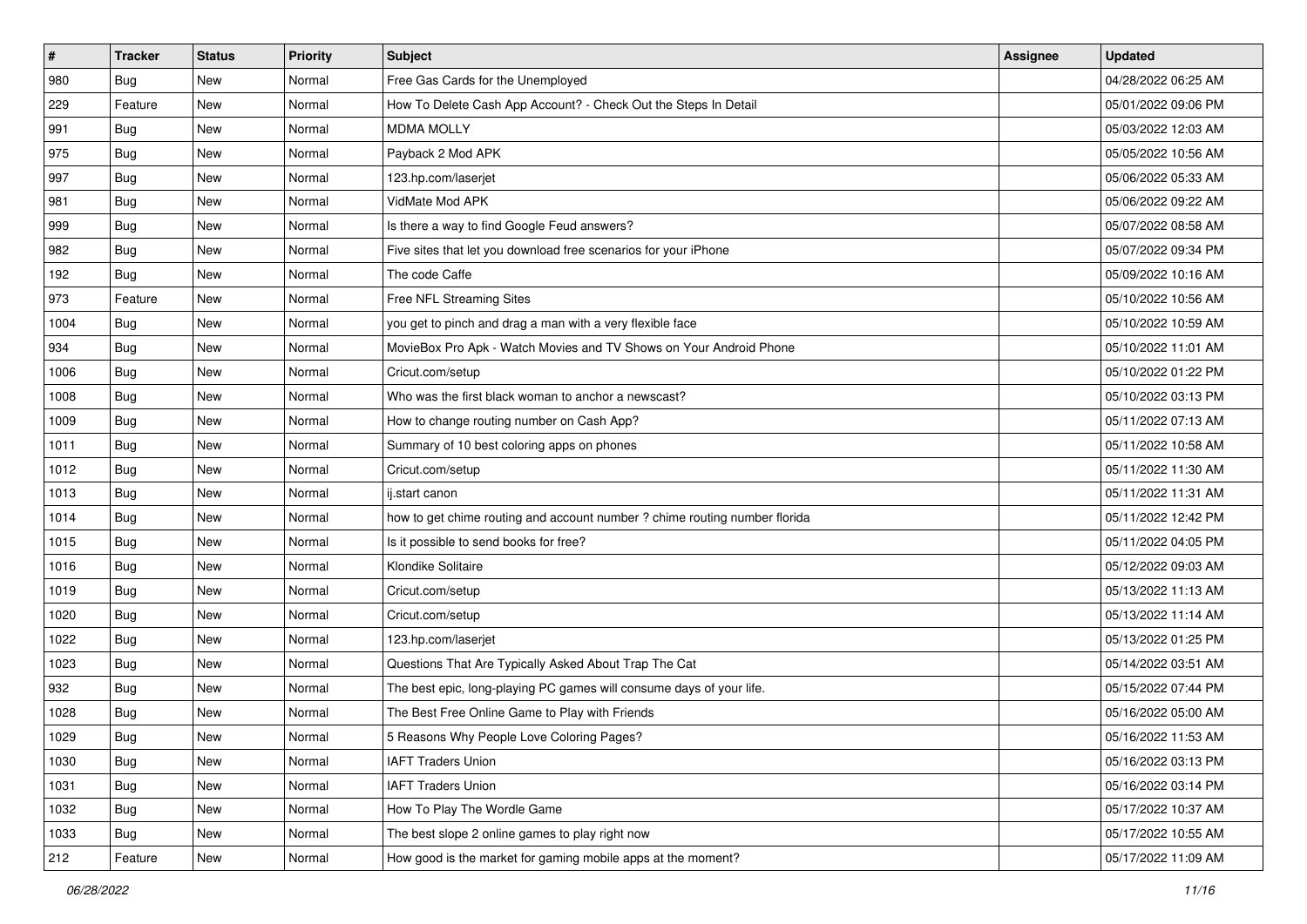| $\#$ | <b>Tracker</b> | <b>Status</b> | <b>Priority</b> | Subject                                                                  | <b>Assignee</b> | <b>Updated</b>      |
|------|----------------|---------------|-----------------|--------------------------------------------------------------------------|-----------------|---------------------|
| 902  | Feature        | New           | Normal          | salo717                                                                  |                 | 05/18/2022 10:35 AM |
| 1007 | <b>Bug</b>     | New           | Normal          | "ij.start canon                                                          |                 | 05/18/2022 10:40 AM |
| 865  | Bug            | New           | Normal          | Canon IJ Printer Utility                                                 |                 | 05/18/2022 07:24 PM |
| 1036 | <b>Bug</b>     | New           | Normal          | <b>VPS Material</b>                                                      |                 | 05/18/2022 09:34 PM |
| 905  | Bug            | <b>New</b>    | Normal          | MINI MILITIA MOD APK                                                     |                 | 05/19/2022 01:54 PM |
| 1040 | <b>Bug</b>     | New           | Normal          | thabet                                                                   |                 | 05/19/2022 08:05 PM |
| 1034 | <b>Bug</b>     | <b>New</b>    | Normal          | Download Teaching Feeling For Android                                    |                 | 05/20/2022 09:25 AM |
| 1045 | Bug            | New           | Normal          | Cricut.com/setup                                                         |                 | 05/24/2022 10:45 AM |
| 1046 | <b>Bug</b>     | New           | Normal          | 123.hp.com/laserjet                                                      |                 | 05/24/2022 10:46 AM |
| 1048 | Bug            | <b>New</b>    | Normal          | So zeigen Sie ein Instagram-Profilbild an und vergrößern es              |                 | 05/25/2022 06:56 AM |
| 813  | Feature        | <b>New</b>    | Normal          | Canon.com/ijsetup                                                        |                 | 05/25/2022 08:27 AM |
| 1050 | Feature        | New           | Normal          | Best Smart Phone Repair in Delhi                                         |                 | 05/25/2022 10:33 AM |
| 1043 | Bug            | New           | Normal          | What Is The Right Way To Troubleshoot Cash App Transfer Failed Problems? |                 | 05/25/2022 01:16 PM |
| 1042 | <b>Bug</b>     | <b>New</b>    | Normal          | How to set up direct deposit on cash app?                                |                 | 05/25/2022 01:17 PM |
| 1021 | <b>Bug</b>     | New           | Normal          | Cricut.com/setup                                                         |                 | 05/26/2022 12:21 AM |
| 1052 | Bug            | New           | Normal          | Build Now GG is a new battle royale game.                                |                 | 05/26/2022 04:24 AM |
| 1053 | <b>Bug</b>     | New           | Normal          | Game Geometry Dash                                                       |                 | 05/26/2022 11:30 AM |
| 826  | <b>Bug</b>     | New           | Normal          | How to Dowload MXL TV Premium                                            |                 | 05/26/2022 03:34 PM |
| 1044 | <b>Bug</b>     | New           | Normal          | Can I Disapprove If Random Person Sent Me Money On Cash App?             |                 | 05/26/2022 03:51 PM |
| 1039 | <b>Bug</b>     | New           | Normal          | How to Get Tickmill Bonuses for Free                                     |                 | 05/26/2022 05:43 PM |
| 1049 | Feature        | New           | Normal          | IT Software Company In Delhi                                             |                 | 05/27/2022 05:24 AM |
| 1041 | Bug            | New           | Normal          | Count words in Word on the computer                                      |                 | 05/27/2022 02:16 PM |
| 1056 | Feature        | <b>New</b>    | Normal          | <b>Online Class Issues</b>                                               |                 | 05/28/2022 12:44 AM |
| 1058 | <b>Bug</b>     | New           | Normal          | Cricut.com/setup                                                         |                 | 05/28/2022 08:28 AM |
| 1059 | <b>Bug</b>     | New           | Normal          | 123.hp.com/laserjet                                                      |                 | 05/28/2022 08:29 AM |
| 1060 | <b>Bug</b>     | New           | Normal          | How to Use Panda Helper to Speed Up Your iOS                             |                 | 05/28/2022 09:12 AM |
| 1061 | <b>Bug</b>     | <b>New</b>    | Normal          | Cricut.com/setup                                                         |                 | 05/28/2022 12:24 PM |
| 1062 | <b>Bug</b>     | New           | Normal          | Cricut.com/setup                                                         |                 | 05/28/2022 12:26 PM |
| 1063 | Bug            | New           | Normal          | 123.hp.com/laserjet                                                      |                 | 05/28/2022 12:27 PM |
| 983  | Bug            | New           | Normal          | Finding issue in tekken 3 game?                                          |                 | 05/28/2022 02:34 PM |
| 831  | Bug            | New           | Normal          | Build and shoot                                                          |                 | 05/29/2022 04:47 PM |
| 894  | Feature        | New           | Normal          | Need phd dissertation help in UK                                         |                 | 05/30/2022 12:29 PM |
| 1067 | <b>Bug</b>     | New           | Normal          | Cricut.com/setup                                                         |                 | 05/31/2022 12:19 PM |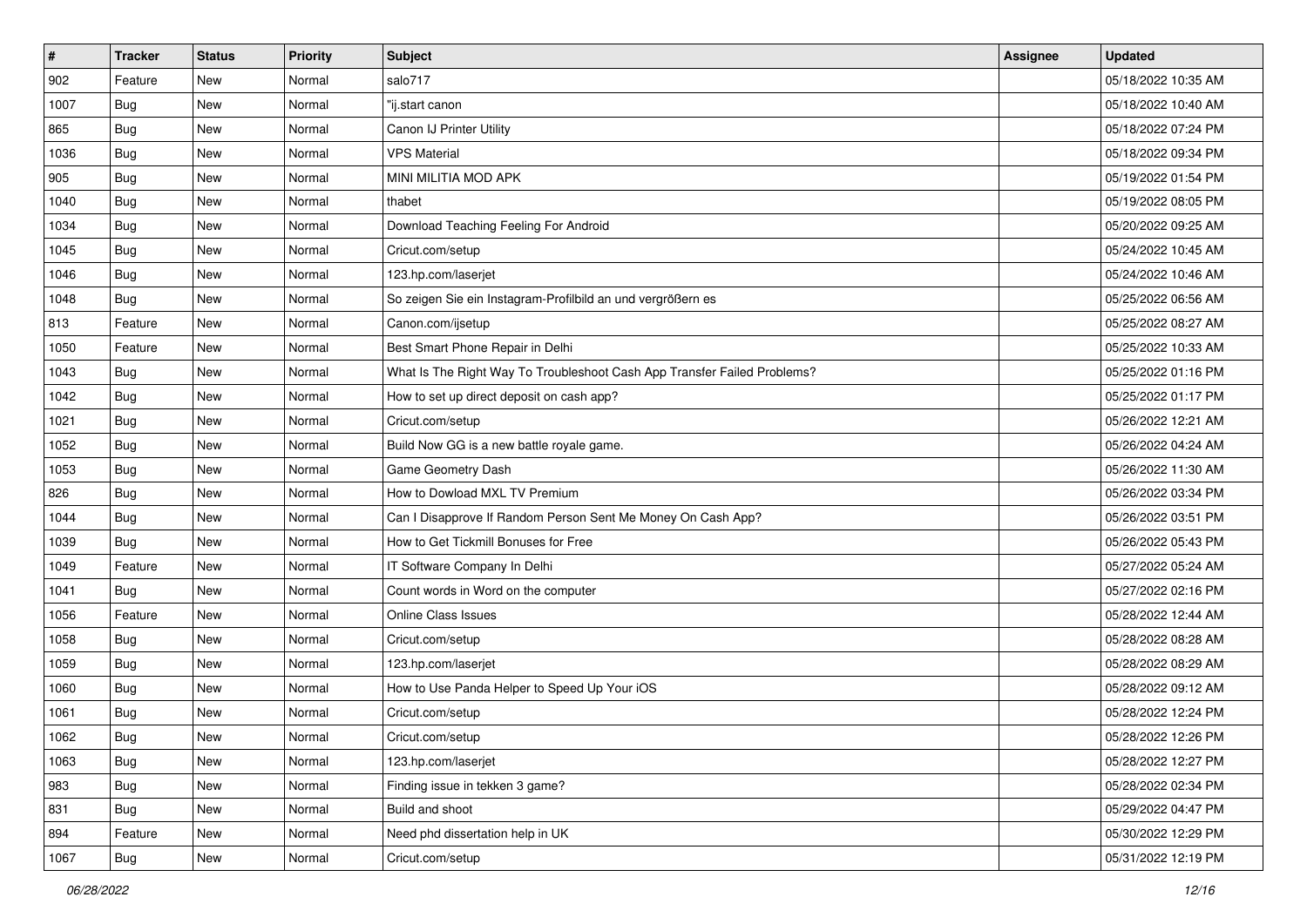| $\vert$ # | <b>Tracker</b> | <b>Status</b> | <b>Priority</b> | <b>Subject</b>                                              | <b>Assignee</b> | <b>Updated</b>      |
|-----------|----------------|---------------|-----------------|-------------------------------------------------------------|-----------------|---------------------|
| 1068      | <b>Bug</b>     | New           | Normal          | 123.hp.com/laserjet                                         |                 | 05/31/2022 12:22 PM |
| 454       | Bug            | New           | Normal          | Commercial Floor Cleaning Quincy MA                         |                 | 06/02/2022 05:59 PM |
| 441       | Bug            | New           | Normal          | Carpet Cleaning Watertown MA                                |                 | 06/02/2022 06:00 PM |
| 223       | <b>Bug</b>     | New           | Normal          | WhatsApp Plus: Download, Update and Themes                  |                 | 06/03/2022 08:07 PM |
| 1002      | <b>Bug</b>     | New           | Normal          | <b>Chemistry Assignment Help</b>                            |                 | 06/04/2022 09:58 AM |
| 1065      | <b>Bug</b>     | New           | Normal          | The top foreign language training game in 2022              |                 | 06/07/2022 04:05 AM |
| 1057      | <b>Bug</b>     | New           | Normal          | <b>CCPlay Education Edition APK</b>                         |                 | 06/07/2022 04:07 AM |
| 1073      | <b>Bug</b>     | New           | Normal          | Cricut Design Space                                         |                 | 06/07/2022 09:34 PM |
| 912       | <b>Bug</b>     | New           | Normal          | Cuphead Mobile Game Review                                  |                 | 06/09/2022 10:14 AM |
| 1070      | Feature        | New           | Normal          | <b>Tableau Consulting Expertise</b>                         |                 | 06/09/2022 11:50 AM |
| 1085      | Feature        | New           | Normal          | dcvghdcc asgdvgd dveduqwv ajdhvwd                           |                 | 06/09/2022 03:46 PM |
| 1087      | <b>Bug</b>     | New           | Normal          | How do new writers start out?                               |                 | 06/10/2022 03:25 PM |
| 1084      | <b>Bug</b>     | New           | Normal          | <b>Trippie Redd</b>                                         |                 | 06/11/2022 09:05 AM |
| 1083      | <b>Bug</b>     | New           | Normal          | coin base review                                            |                 | 06/11/2022 09:13 AM |
| 1076      | Bug            | New           | Normal          | DedicatedHosting4u                                          |                 | 06/11/2022 09:15 AM |
| 1090      | <b>Bug</b>     | New           | Normal          | Pay Someone To Do My Assignment                             |                 | 06/11/2022 03:15 PM |
| 1051      | <b>Bug</b>     | New           | Normal          | Dental Supplies USA                                         |                 | 06/11/2022 09:20 PM |
| 692       | <b>Bug</b>     | New           | Normal          | Esports 888b                                                |                 | 06/12/2022 10:04 AM |
| 191       | Bug            | New           | Normal          | <b>B2B Branding</b>                                         |                 | 06/13/2022 12:50 AM |
| 828       | Bug            | New           | Normal          | Nursery management                                          |                 | 06/13/2022 08:55 AM |
| 1091      | <b>Bug</b>     | New           | Normal          | Find family fun indoors and outdoors in the Jungfrau Region |                 | 06/14/2022 09:33 AM |
| 1094      | <b>Bug</b>     | New           | Normal          | What time does direct deposit hit Cash App?                 |                 | 06/14/2022 03:27 PM |
| 925       | Bug            | New           | Normal          | tavor 7                                                     |                 | 06/15/2022 03:45 AM |
| 1089      | <b>Bug</b>     | New           | Normal          | Pay Someone To Do My Assignment                             |                 | 06/15/2022 04:44 AM |
| 1081      | Feature        | New           | Normal          | drift boss- the best driftitng game                         |                 | 06/15/2022 05:56 AM |
| 1079      | Bug            | New           | Normal          | How to get cheap psychology assignment?                     |                 | 06/15/2022 06:00 AM |
| 1099      | Feature        | <b>New</b>    | Normal          | Whatsapp Plus - A New Way Of Communicating                  |                 | 06/15/2022 10:48 AM |
| 1082      | <b>Bug</b>     | New           | Normal          | Reset chime bank password without phone number              |                 | 06/15/2022 11:56 AM |
| 1080      | <b>Bug</b>     | New           | Normal          | How to use Math Wallet   Nexo wallet   CoinTiger Exchange   |                 | 06/15/2022 11:56 AM |
| 1078      | <b>Bug</b>     | New           | Normal          | What Bank Is Cash App On Plaid? Find Clarity And Assistance |                 | 06/15/2022 11:56 AM |
| 949       | <b>Bug</b>     | New           | Normal          | <b>Educational Games</b>                                    |                 | 06/15/2022 09:11 PM |
| 918       | Bug            | New           | Normal          | Antivirus for IOS                                           |                 | 06/16/2022 10:36 PM |
| 339       | <b>Bug</b>     | New           | Normal          | Upholstery Cleaning Services in Norfolk VA                  |                 | 06/17/2022 04:36 AM |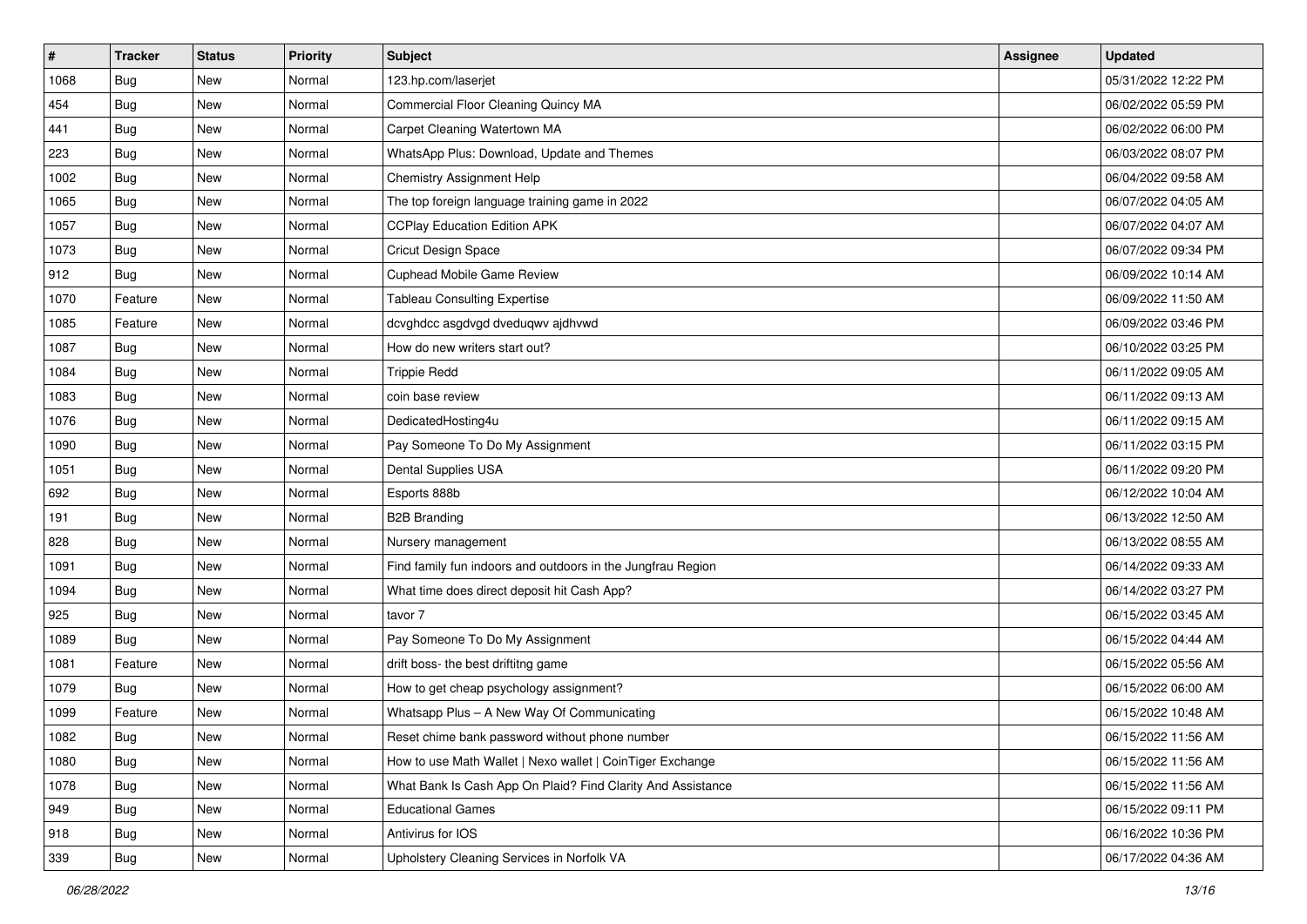| #    | <b>Tracker</b> | <b>Status</b> | Priority | <b>Subject</b>                                                                      | <b>Assignee</b> | <b>Updated</b>      |
|------|----------------|---------------|----------|-------------------------------------------------------------------------------------|-----------------|---------------------|
| 670  | Bug            | New           | Normal   | JTWhatsApp Apk - The New and Improved WhatsApp                                      |                 | 06/17/2022 04:36 PM |
| 776  | Bug            | New           | Normal   | Wibargain                                                                           |                 | 06/17/2022 08:52 PM |
| 176  | Bug            | New           | Normal   | instant loan without documents                                                      |                 | 06/18/2022 01:43 PM |
| 895  | Bug            | New           | Normal   | Cash App Scams                                                                      |                 | 06/18/2022 02:36 PM |
| 1092 | Bug            | New           | Normal   | Ellison Estate Vineyard                                                             |                 | 06/20/2022 12:03 PM |
| 1113 | Bug            | New           | Normal   | Press the button to control your car                                                |                 | 06/20/2022 12:09 PM |
| 624  | Bug            | New           | Normal   | Use go with the Driving Directions for your go                                      |                 | 06/21/2022 04:54 AM |
| 464  | Bug            | New           | Normal   | Upholstery Cleaning Westchester MA                                                  |                 | 06/21/2022 04:02 PM |
| 1071 | Bug            | New           | Normal   | Cinema HD Review - Cinemahdv2.net                                                   |                 | 06/21/2022 06:54 PM |
| 1072 | Bug            | New           | Normal   | ij.start canon                                                                      |                 | 06/21/2022 06:56 PM |
| 1069 | <b>Bug</b>     | New           | Normal   | how to get cash app support phone number 24*7 available                             |                 | 06/21/2022 08:36 PM |
| 786  | Bug            | New           | Normal   | Best Assignment Help in Australia & UK                                              |                 | 06/21/2022 09:28 PM |
| 796  | Bug            | New           | Normal   | How Does Cash App ++ actually work and What is the process of it                    |                 | 06/22/2022 07:03 AM |
| 1121 | Bug            | New           | Normal   | LustreC do not run                                                                  |                 | 06/22/2022 08:43 AM |
| 926  | Bug            | New           | Normal   | tavor 7                                                                             |                 | 06/22/2022 05:08 PM |
| 562  | Bug            | New           | Normal   | Learn Basic Mahjong Rules                                                           |                 | 06/23/2022 12:48 AM |
| 766  | Bug            | New           | Normal   | Pobreflix Mod APK Review                                                            |                 | 06/23/2022 01:39 AM |
| 313  | Bug            | New           | Normal   | Water Extraction Services in Virginia Beach VA                                      |                 | 06/23/2022 02:14 AM |
| 1122 | Bug            | New           | Normal   | Count the number of words on the Microsoft Word application in the phone            |                 | 06/23/2022 04:19 AM |
| 174  | Feature        | New           | Normal   | Digital Marketing Philadelphia                                                      |                 | 06/23/2022 07:06 AM |
| 172  | Feature        | New           | Normal   | pgdm colleges in bangalore                                                          |                 | 06/23/2022 10:47 PM |
| 933  | Bug            | New           | Normal   | How Can I Watch Movies on My Mobile Phone                                           |                 | 06/24/2022 12:55 AM |
| 1123 | Bug            | New           | Normal   | Where To Watch FIFA World Cup 2022                                                  |                 | 06/24/2022 03:51 AM |
| 688  | <b>Bug</b>     | New           | Normal   | How to use twitch.tv/activate?                                                      |                 | 06/24/2022 04:16 AM |
| 1124 | <b>Bug</b>     | New           | Normal   | Cookie clicker unblocked                                                            |                 | 06/24/2022 05:14 AM |
| 725  | Feature        | New           | Normal   | What are memo writing services design                                               |                 | 06/24/2022 06:24 AM |
| 736  | Bug            | New           | Normal   | I Want to Edit in My Website (transfer-factor.net) Unfortunately, Unable to Edit It |                 | 06/24/2022 07:32 AM |
| 1125 | <b>Bug</b>     | New           | Normal   | What is Wordscapes?                                                                 |                 | 06/24/2022 09:05 AM |
| 701  | <b>Bug</b>     | New           | Normal   | Why Law Essay Helper UK is Necessary?                                               |                 | 06/24/2022 03:17 PM |
| 543  | Feature        | New           | Normal   | Get tech assistance with customer support on ATT Yahoo email login issue.           |                 | 06/24/2022 05:08 PM |
| 629  | Bug            | New           | Normal   | How Can I Load Cash App Card at Walmart straight away?                              |                 | 06/24/2022 07:55 PM |
| 721  | <b>Bug</b>     | New           | Normal   | Cómo instalar un Mod Apk                                                            |                 | 06/24/2022 09:39 PM |
| 316  | <b>Bug</b>     | New           | Normal   | Finden Sie den besten Klingelton für Ihr Telefon                                    |                 | 06/24/2022 10:28 PM |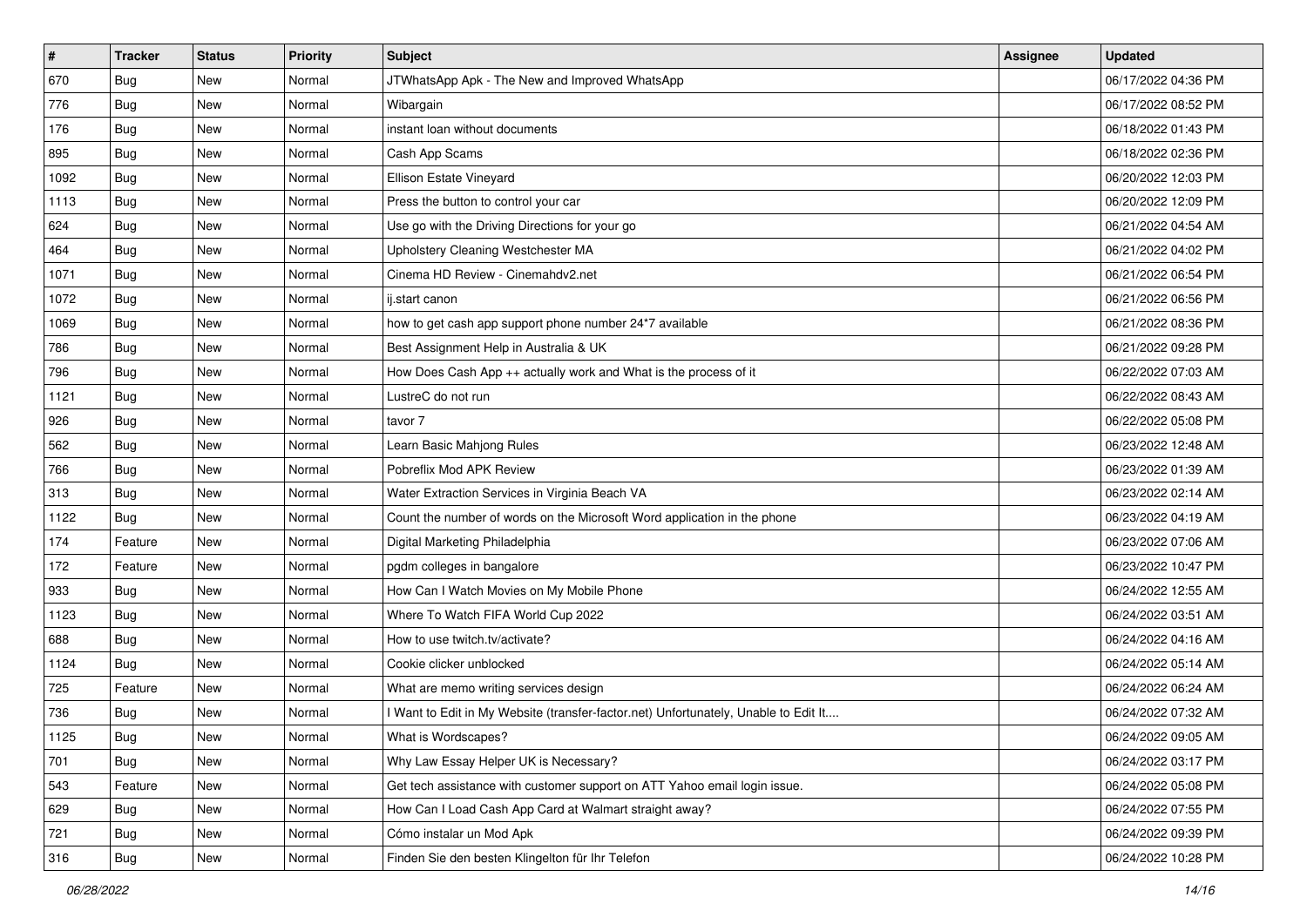| $\pmb{\#}$ | <b>Tracker</b> | <b>Status</b> | <b>Priority</b> | <b>Subject</b>                                                                                          | <b>Assignee</b> | <b>Updated</b>      |
|------------|----------------|---------------|-----------------|---------------------------------------------------------------------------------------------------------|-----------------|---------------------|
| 240        | Feature        | New           | Normal          | Juego interesante de Dragon Ball Legends MOD APK                                                        |                 | 06/25/2022 12:21 AM |
| 344        | <b>Bug</b>     | <b>New</b>    | Normal          | Odor Removal Services in Chesapeake VA                                                                  |                 | 06/25/2022 12:42 AM |
| 781        | Bug            | <b>New</b>    | Normal          | Free Whatsapp Group to Join                                                                             |                 | 06/25/2022 01:25 AM |
| 1126       | Bug            | <b>New</b>    | Normal          | 1PLSD                                                                                                   |                 | 06/25/2022 09:36 AM |
| 711        | <b>Bug</b>     | <b>New</b>    | Normal          | Human Fall Flat Apk Download                                                                            |                 | 06/25/2022 09:44 AM |
| 641        | Bug            | <b>New</b>    | Normal          | Get Best Economics Dissertation Writing Service                                                         |                 | 06/25/2022 10:04 AM |
| 239        | Bug            | <b>New</b>    | Normal          | Algunas características más de Choices MOD APK                                                          |                 | 06/25/2022 10:05 AM |
| 765        | Bug            | <b>New</b>    | Normal          | Follow proper initiatives to check my cash app                                                          |                 | 06/25/2022 10:08 AM |
| 598        | Bug            | <b>New</b>    | Normal          | Universo s / f Download                                                                                 |                 | 06/25/2022 03:38 PM |
| 483        | Bug            | <b>New</b>    | Normal          | UK best essay writing service                                                                           |                 | 06/25/2022 04:05 PM |
| 636        | Bug            | <b>New</b>    | Normal          | What is the most popular furniture color?                                                               |                 | 06/25/2022 04:57 PM |
| 1027       | Bug            | <b>New</b>    | Normal          | Word hurdle: Viral and Fun Online Game                                                                  |                 | 06/25/2022 06:13 PM |
| 1026       | <b>Bug</b>     | <b>New</b>    | Normal          | New Puzzle Game for All Age - Dordle                                                                    |                 | 06/25/2022 06:17 PM |
| 1025       | Bug            | New           | Normal          | how to change the logo in wordpress                                                                     |                 | 06/25/2022 06:20 PM |
| 1024       | <b>Bug</b>     | <b>New</b>    | Normal          | How to choose the right broker                                                                          |                 | 06/25/2022 06:23 PM |
| 731        | <b>Bug</b>     | New           | Normal          | Avail Of Cash App Customer Service If Unable To Down Cash App Mobile App?                               |                 | 06/25/2022 08:36 PM |
| 979        | Bug            | <b>New</b>    | Normal          | Free Gas Cards for the Unemployed                                                                       |                 | 06/25/2022 09:02 PM |
| 1103       | <b>Bug</b>     | <b>New</b>    | Normal          | Idle game fix bug                                                                                       |                 | 06/25/2022 09:08 PM |
| 710        | Bug            | New           | Normal          | Take Necessary Assistance If You Are Unable Activate Cash App Card                                      |                 | 06/25/2022 09:26 PM |
| 1106       | Bug            | <b>New</b>    | Normal          | How Do I Get Cash App ++ Without Confronting Any Technical Glitches?                                    |                 | 06/25/2022 09:53 PM |
| 956        | Bug            | New           | Normal          | FNF Free Mods Online                                                                                    |                 | 06/25/2022 09:59 PM |
| 1114       | Bug            | <b>New</b>    | Normal          | To control the car, all you must do is click to go left or right and release the button to go straight. |                 | 06/25/2022 10:15 PM |
| 800        | Bug            | New           | Normal          | Who Is an ETL Engineer                                                                                  |                 | 06/25/2022 10:31 PM |
| 742        | <b>Bug</b>     | <b>New</b>    | Normal          | How Long Does Cash App Support Take To Respond For A Better Support?                                    |                 | 06/25/2022 11:00 PM |
| 477        | Bug            | New           | Normal          | What Does Online Coupon Mean?                                                                           |                 | 06/25/2022 11:15 PM |
| 227        | Bug            | New           | Normal          | Cash App Help & Solutions - Here You Will Get Better Assistance                                         |                 | 06/25/2022 11:21 PM |
| 954        | Bug            | New           | Normal          | AZ Screen Recorder Mod                                                                                  |                 | 06/25/2022 11:24 PM |
| 968        | Feature        | New           | Normal          | watch nfl online free live streaming                                                                    |                 | 06/25/2022 11:52 PM |
| 635        | Bug            | New           | Normal          | Buy Steroids Online with OurMedicnes.com   Best Quality Steroids                                        |                 | 06/26/2022 12:01 AM |
| 630        | Bug            | New           | Normal          | How Can I Load Cash App Card at Walmart straight away?                                                  |                 | 06/26/2022 12:04 AM |
| 708        | Bug            | New           | Normal          | Efficient ways to proceed with the cash app dispute process?                                            |                 | 06/26/2022 12:08 AM |
| 650        | Bug            | New           | Normal          | <b>Cherries Health Benefits</b>                                                                         |                 | 06/26/2022 12:57 AM |
| 259        | <b>Bug</b>     | New           | Normal          | call center services                                                                                    |                 | 06/26/2022 01:30 AM |